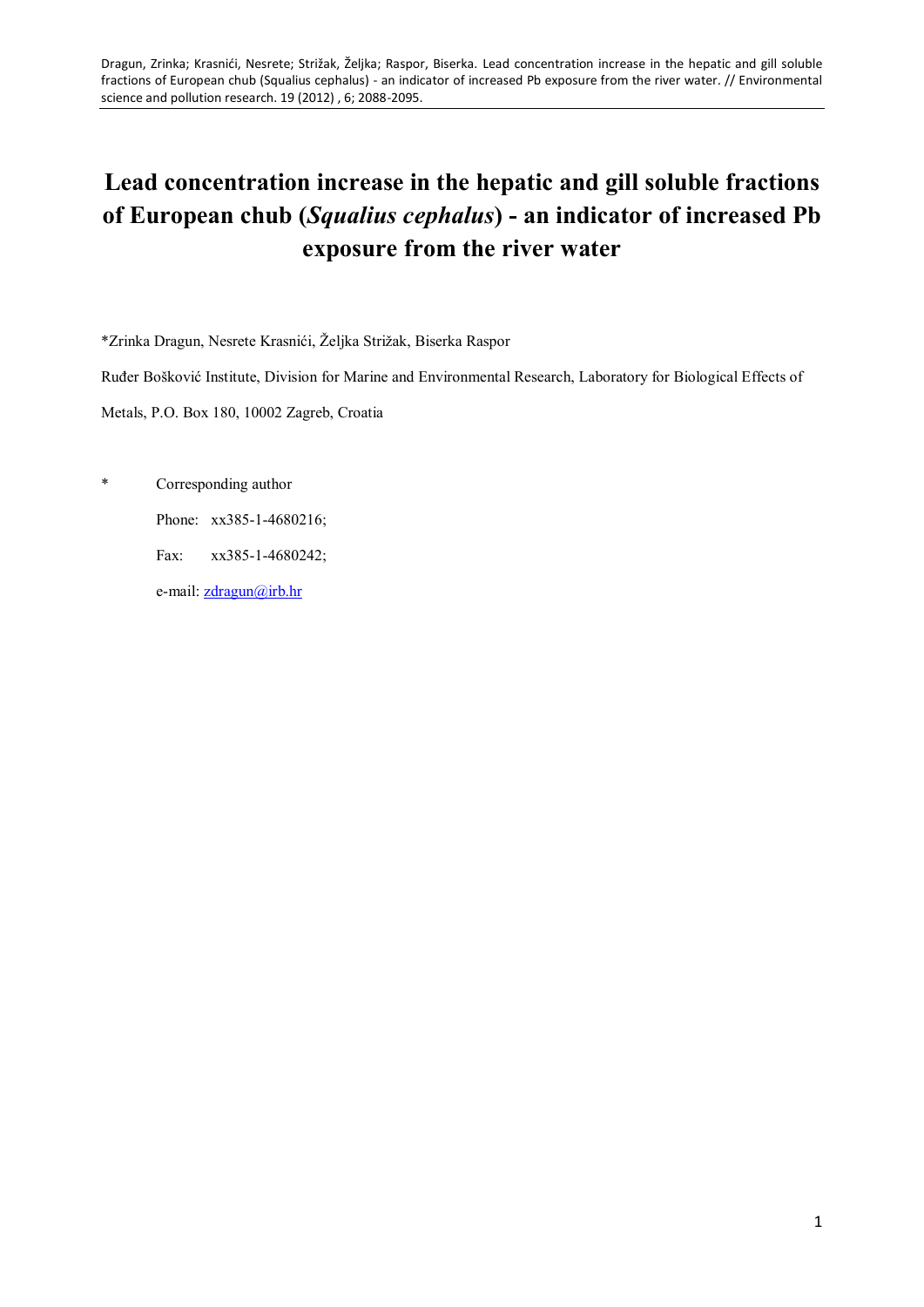# **Abstract**

**Purpose:** To examine if chronic exposure of feral fish to elevated Pb concentrations in the river water (up to 1 µg  $L^{-1}$ ), which are still lower than European recommendations for dissolved Pb in surface waters (7.2 µg  $L^{-1}$ ; EPCEU 2008), would result in Pb accumulation in selected fish tissues.

**Methods:** Lead concentrations were determined by use of HR ICP-MS in the gill and hepatic soluble fractions of European chub (*Squalius cephalus*) caught in the Sutla River (Croatia-Slovenia).

**Results:** At the site with increased dissolved Pb in the river water soluble gill Pb levels  $(17.3 \mu g L^{-1})$  were approximately 20 times higher compared to uncontaminated sites  $(0.85 \mu g L^{-1})$ , whereas the ratio between contaminated (18.1 µg  $L^{-1}$ ) and uncontaminated sites (1.17 µg  $L^{-1}$ ) was lower for liver (15.5). Physiological variability of basal Pb concentrations in soluble gill and hepatic fractions associated to fish size, condition, sex or age was not observed, excluding the possibility that Pb increase in chub tissues at contaminated site could be the consequence of studied biotic parameters. However, in both tissues of Pb-exposed specimens, females accumulated somewhat more Pb than males, making female chubs potentially more susceptible to possible toxic effects.

**Conclusions:** The fact that Pb increase in gill and hepatic soluble fractions of the European chub was not caused by biotic factors and was spatially restricted to one site with increased dissolved Pb concentration in the river water points to the applicability of this parameter as early indicator of Pb exposure in monitoring of natural waters.

**Key words:** European chub, liver, gills, soluble fraction, lead, the Sutla River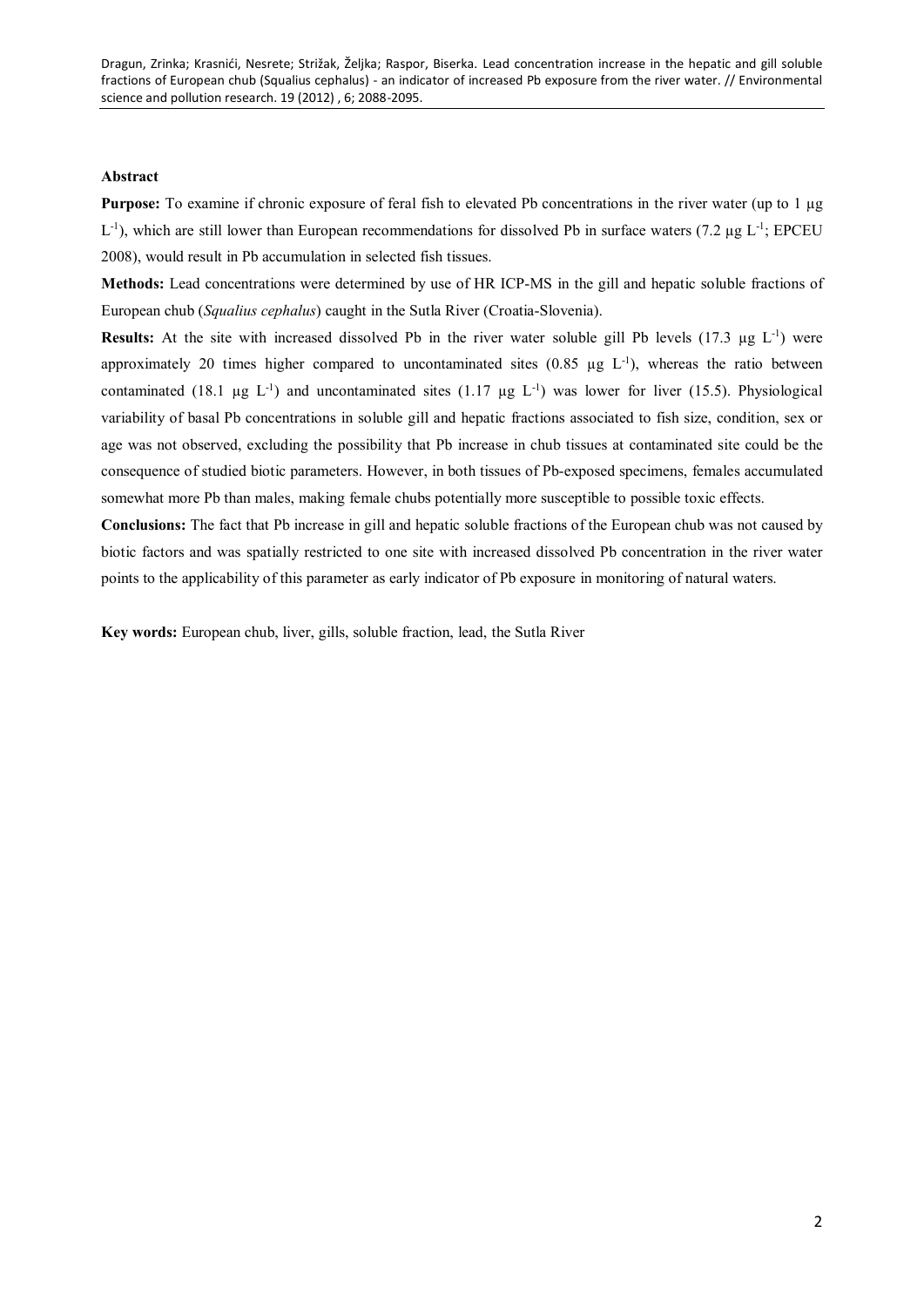# **1. Introduction**

In the aquatic environment, metals present one of the major contamination problems and a permanent threat to health of both aquatic organisms and eventually humans, due to their high toxicity, persistence, and tendency to accumulate in sediment and living organisms (Has-Schön et al. 2006). Lead is one of four metals that have the most damaging health effects (Permyakov 2009), and therefore is included in the list of priority toxic pollutants within the European Water Framework Directive (EU WFD; EPCEU 2008). The interaction of Pb with proteins represents a fundamental mechanism by which Pb exerts its toxicity (Goering 1993). One of the best documented targets for Pb is the second enzyme in the heme biosynthetic pathway, a zinc enzyme  $\delta$ -aminolevulinic acid dehydratase (ALAD; Magyar et al. 2005). Lead is also known to decrease specific activity of acetyl cholinesterase and cause neurotoxic effects (Reddy et al. 2007).

Lead toxicity was often reported for the aquatic organisms living in highly contaminated environments. For example, elevated blood Pb concentrations accompanied by decrease of ALAD activity were documented in stoneroller, sunfish, and hog sucker from mining-impacted sites (Schmitt et al. 2007a; Schmitt et al. 2007b). The bioavailability and biochemical activity of Pb released from smelters to waterways was also confirmed by findings of increased Pb concentrations in blood, carcass, or liver of various fish species, as well as reduced ALAD activity (Schmitt et al. 2002). With the aim to prevent the toxic effects on the aquatic biota and preserve biodiversity, various environmental agencies have defined the acceptable concentrations for dissolved Pb in natural waters. The recommended value in the EU WFD (EPCEU 2008) for the annual average dissolved Pb concentration in surface freshwater is 7.2 µg L<sup>-1</sup>, whereas the US Environmental Protection Agency (US EPA 2006) has recommended even lower concentrations for Criterion Continuous Concentration (CCC) of Pb (2.5 µg L<sup>-1</sup>). The CCC is an estimate of the highest concentration of a material in surface water to which an aquatic community can be exposed indefinitely without resulting in an unacceptable effect (US EPA 2006).

However, even within the acceptable concentration range, Pb concentrations can vary considerably. In regular monitoring of natural freshwaters, it is common practice to only define whether the concentrations of dissolved Pb are below or above the recommended threshold. This kind of approach neither enables spotting the increasing trend of Pb concentrations in the water before they surpass the acceptable limits, nor implementation of adequate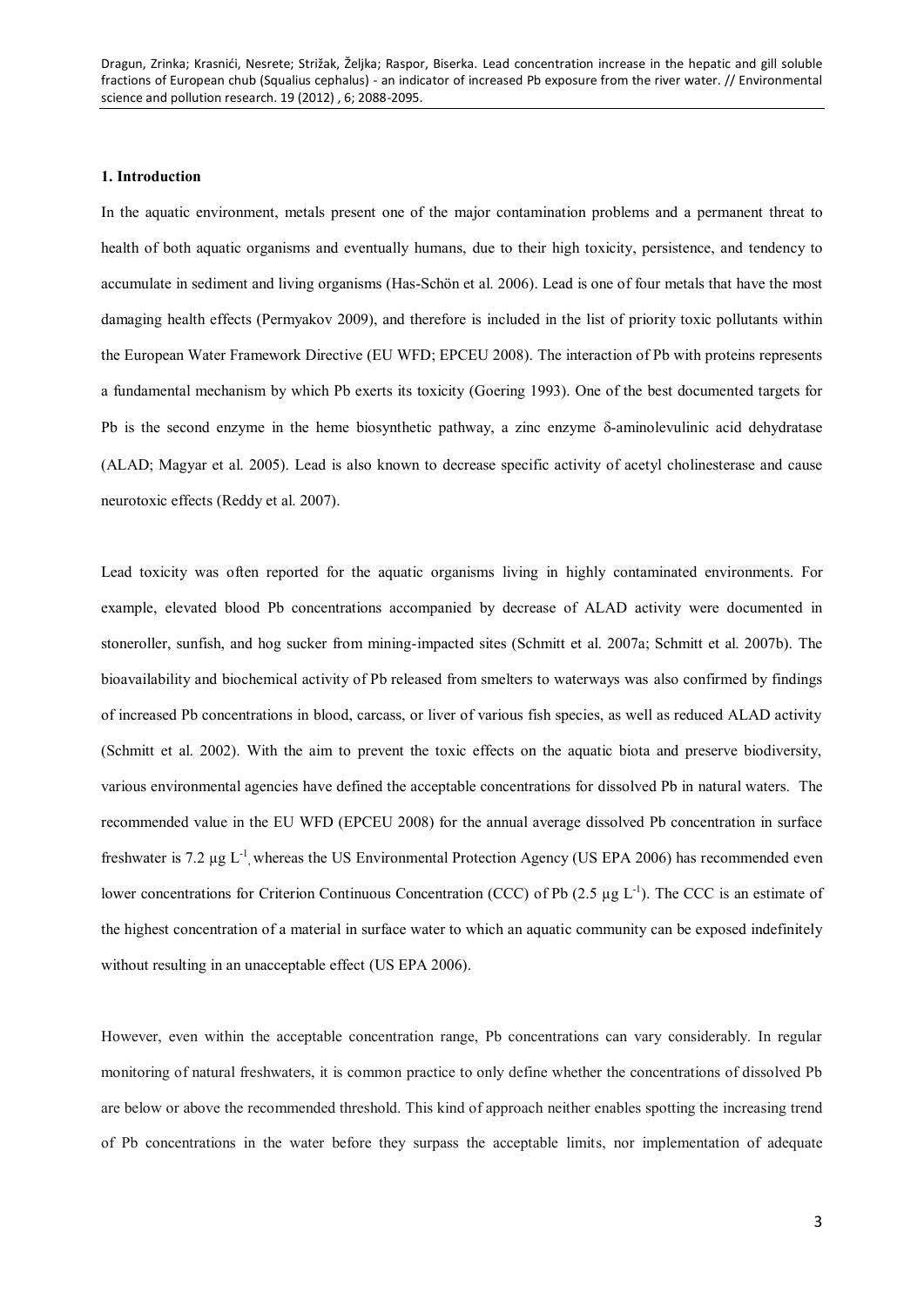remediation measures before the appearance of negative effects. Therefore, it is essential to evaluate whether any changes occur after long-term exposure of aquatic organisms to increased Pb concentrations even within "the environmentally acceptable range".

During the water quality monitoring of the Sutla River in Croatia, it was established that, contrary to low Pb concentrations at the majority of sampling sites  $( \leq 0.1 \mu g L^{-1})$ , at one restricted area dissolved Pb concentration was higher, amounting approximately to 1  $\mu$ g L<sup>-1</sup> (Dragun et al. 2011b). A key process in environmental risk assessment is coupling the concentration of pollutants found in the environment to the concentrations in the tissues of exposed organisms (Shinn et al. 2009). With the aim to define if exposure to increased, but still environmentally acceptable, Pb concentrations, results in the increase of Pb accumulation in tissues of exposed organisms, we have performed a study on the European chub (*Squalius cephalus*) from the Sutla River. Chub was selected as an important bioindicator, due to the fact that it is an omnivorous fish species, wide spread in European freshwaters, and therefore suitable for monitoring purposes. Lead concentrations were determined in two target organs: gills, due to their direct contact with the ambient water; and liver, as the main detoxification and storage organ. Unlike the majority of environmental studies, Pb concentrations were not measured in the whole digested tissues, but rather in the soluble tissue fractions.

The aim of this approach was to obtain the information on the portion of metal which is presumably available for the interactions with vital cell components and consequently could cause toxic effects. It has been described for some fish species that Pb is mainly located in the non-cytosolic fraction which is considered as detoxified (Linde et al. 1999), and by the measurement of the total Pb load, the information on variations of small, but possibly toxic Pb fractions could be disguised. The specific aim of our study, therefore, was to define whether long-term exposure of chub to dissolved Pb concentration of  $1 \mu g L^{-1}$  in the river water results in increased Pb concentrations in the soluble fractions of chub gills and liver. In addition, the physiological variability of Pb concentrations in the soluble tissue fractions was assessed, to examine the possibility of its use as an early indicator of increased Pb exposure in the regular monitoring of natural freshwaters.

#### **2. Materials and methods**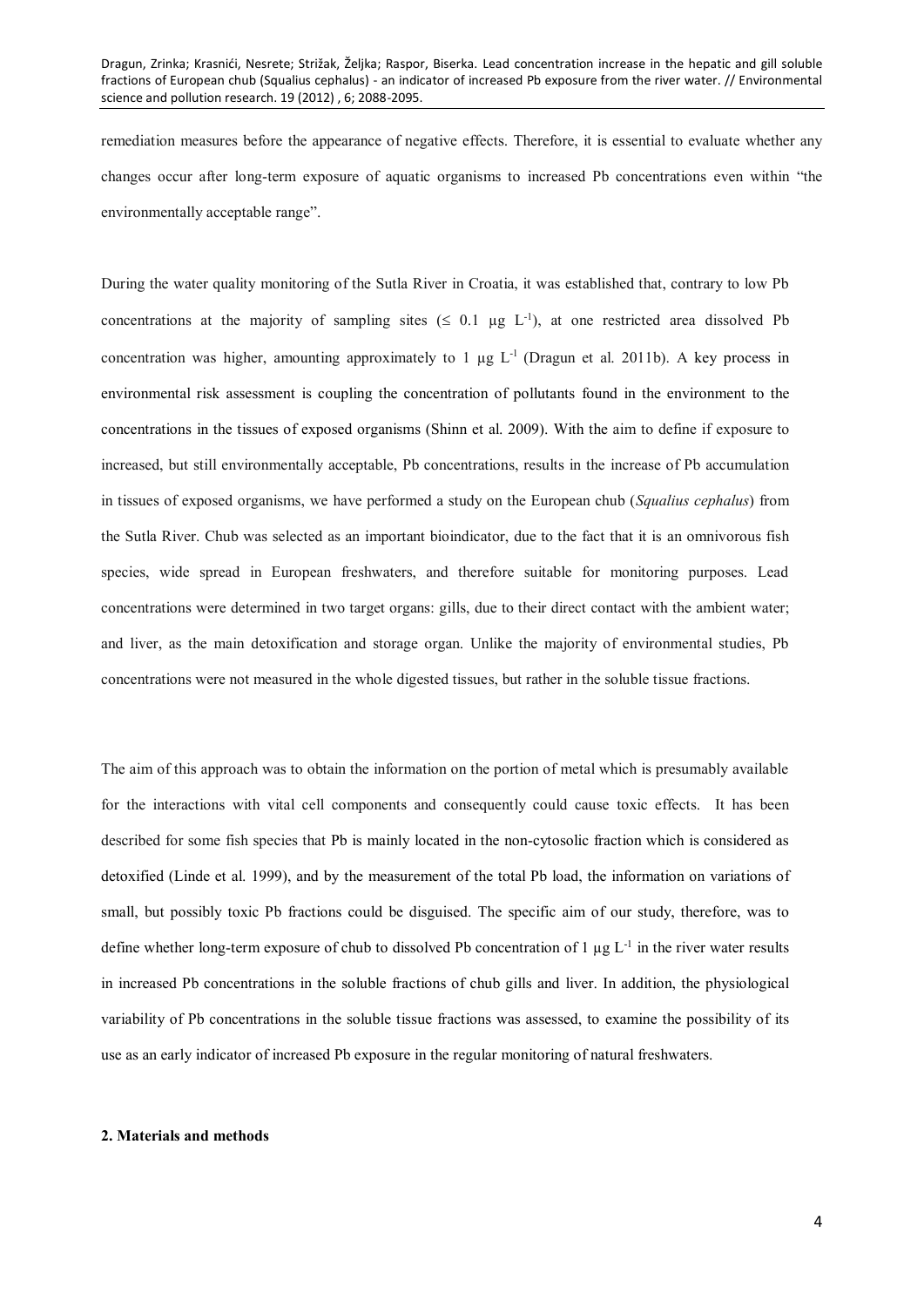### *2.1 Study area and period*

The study was carried out on the Sutla River, a 91 km long river flowing along Croatian and Slovenian state border, with a water discharge between 0.73 and  $68.8 \text{ m}^3 \text{ s}^{-1}$  and a catchment area of 581 km<sup>2</sup> (Dragun et al. 2011b). It is a tributary to the Sava River, a major river in Croatia. Five locations (Fig. 1) covering the entire course of the river were selected for fish sampling to enable the assessment of the influence of different anthropogenic pressures on the river water quality (medium industrial facility, household and thermal bath discharges, agricultural runoff; Dragun et al., 2011b). The fish were sampled in the late summer of 2009, from September  $14<sup>th</sup>$  to 16<sup>th</sup>, to avoid the influence of the reproductive period on the analyzed parameters, as suggested by Podrug and Raspor (2009).

#### *2.2 Fish sampling*

Fifteen specimens of European chub (*Squalius cephalus* L.) were caught per site. The sampling was performed by electro fishing in accordance with the Croatian standard HRN EN 14011:2005. The captured fish were kept alive in opaque plastic tank with aerated river water till further processing in the laboratory. Individual fish were anesthetized with Clove oil (Sigma Aldrich) and sacrificed, and biometric data was recorded: total mass, total length, mass of liver, gills, and gonads. The gills and liver were stored at  $-80^{\circ}$ C until further analyses. For sex determination we have compared the results from field observations and results obtained in the laboratory through both macroscopic and microscopic examination of gonads. For microscopic identification of sex, a section of gonad tissue from each fish was placed on a glass microscope slide. The slides were viewed under a 40 and 100 times amplification using optical microscope (BH-2 Olympus). Hepatosomatic (HSI, %) and gonadosomatic (GSI, %) indices were calculated as ratios between tissue mass (liver and gonads, respectively) and total body mass (g), multiplied with 100 (Şaşi, 2004). Fulton condition indices (FCI) were calculated in accordance with Rätz and Lloret (2003). A few scales (5-10) were taken from below the dorsal fin, and stored for subsequent age determination. The age was determined by counting growth annuli using an optical microscope (BH-2 Olympus; 40 times amplification) (Ognev and Fink 1956, Treer et al. 1995).

#### *2.3 Isolation of S50 tissue fraction*

The gill and liver tissue samples were first diluted 6 times with cooled homogenization buffer (20 mM Tris-HCl/Base (Sigma), pH 8.6 at 4°C) supplemented with reducing agent (2 mM dithiotreitol (Sigma)), and then homogenized by 10 strokes of Potter-Elvehjem homogenizer (Glas-Col, USA) in an ice-cooled tube at 6,000 rpm.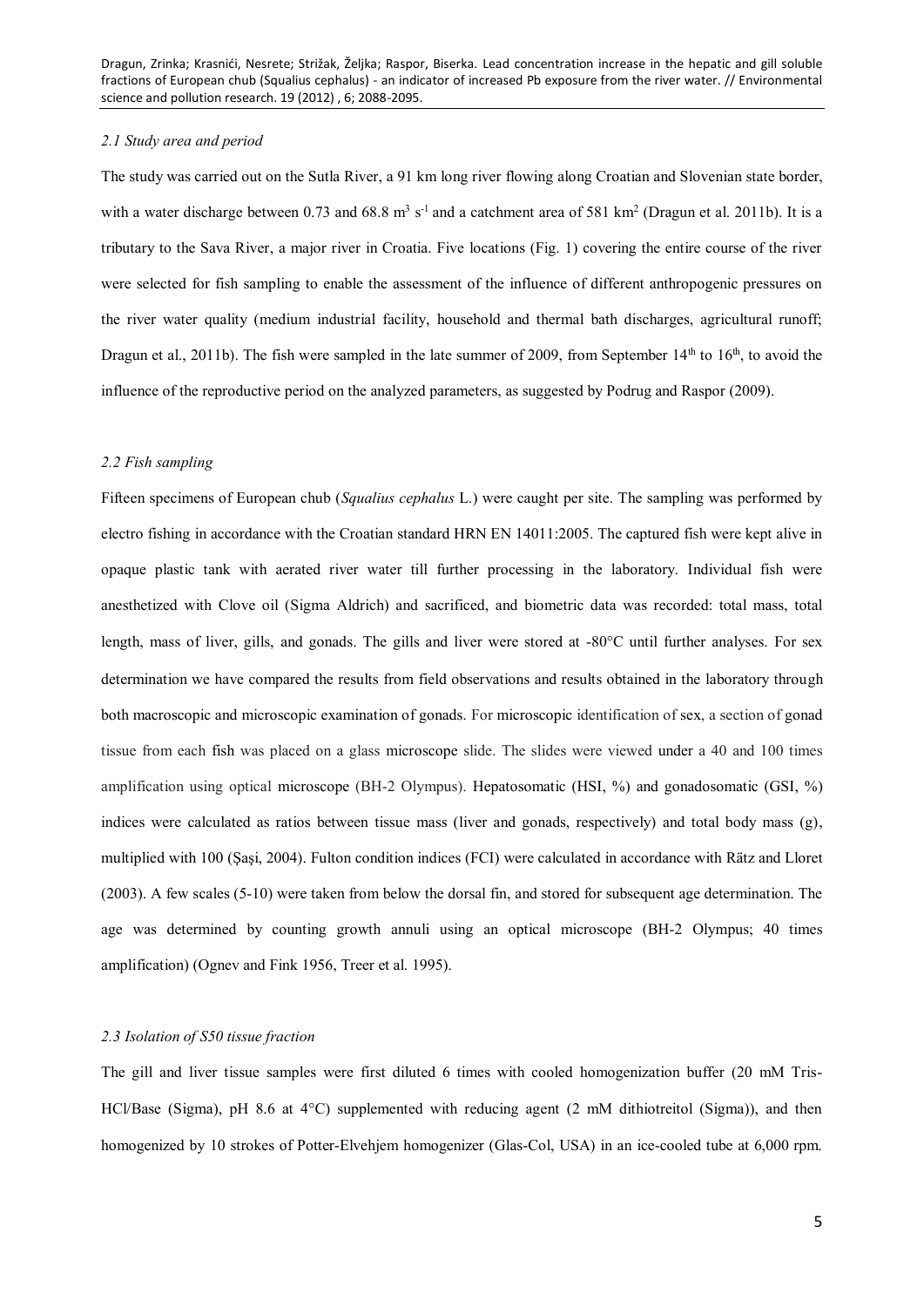For better separation, the homogenates were centrifuged twice (Avanti J-E centrifuge; Beckman Coulter) at 50,000 $\times$ g for 2 h at 4 $\degree$ C. The supernatant (S50) obtained from the second centrifugation, which corresponds to the water-soluble tissue fraction, was separated and stored at  $-20^{\circ}$ C for subsequent metal analyses.

### *2.4 Determination of Pb concentrations in the soluble fractions of chub gill and liver*

Sample preparation for Pb determination in S50 fractions of chub gill and liver comprised of a simple S50 dilution with Milli-Q water (1:9) and addition of 20 µL of 65% HNO<sub>3</sub> (*Suprapur*, Merck, Germany) per 2 mL of diluted S50 prior to measurement (Dragun et al. 2011a). The measurement was performed on high resolution inductively coupled plasma mass spectrometry (HR ICP-MS, Element 2, Thermo Finnigan, Bremen, Germany), equipped with a double focusing mass analyzer using reverse Nier-Johnson geometry. An autosampler (ASX 510, Cetac Technologies, USA) and sample introduction kit consisting of a SeaSpray nebulizer and cyclonic spray chamber Twister were employed to transport the analytes into the plasma of the HR ICP-MS. Measurements of <sup>208</sup>Pb were operated in low resolution mode. Indium (1 µg L<sup>-1</sup>; Indium Atomic Spectroscopy Standard Solution, Fluka, Germany) was added to samples as an internal standard (Dautović 2006) thus enabling the use of external calibration with the standards prepared in 2% HNO<sub>3</sub> (Suprapur, Merck, Germany) by appropriate dilutions of 100 mg L-1 multielement stock standard solution (Analytika, Prague, Czech Republic).

# *2.5 Analytical quality control*

The samples were prepared in duplicate for Pb measurements. A quality control sample (QC for trace metals, UNEP GEMS/Water PE Study No. 7, Canada) was used for checking the accuracy of Pb measurements by HR ICP-MS. A generally good agreement was observed between our data and the certified values. Limit of detection (LOD) and limit of quantification (LOQ) were determined based on three and ten standard deviations, respectively, of ten consecutive Pb determinations in the blank sample (2 mM Tris-HCl/Base, 0.2 mM dithiotreitol, 0.65% HNO3). The LOD and LOQ amounted to 0.010 and 0.034 µg L<sup>-1</sup>, respectively. Taking in consideration that measurements were performed in ten times diluted S50 hepatic and gill fractions, the lowest Pb concentrations that could be reliably detected and quantified amounted to  $0.10$  and  $0.34 \mu g L^{-1}$ , respectively.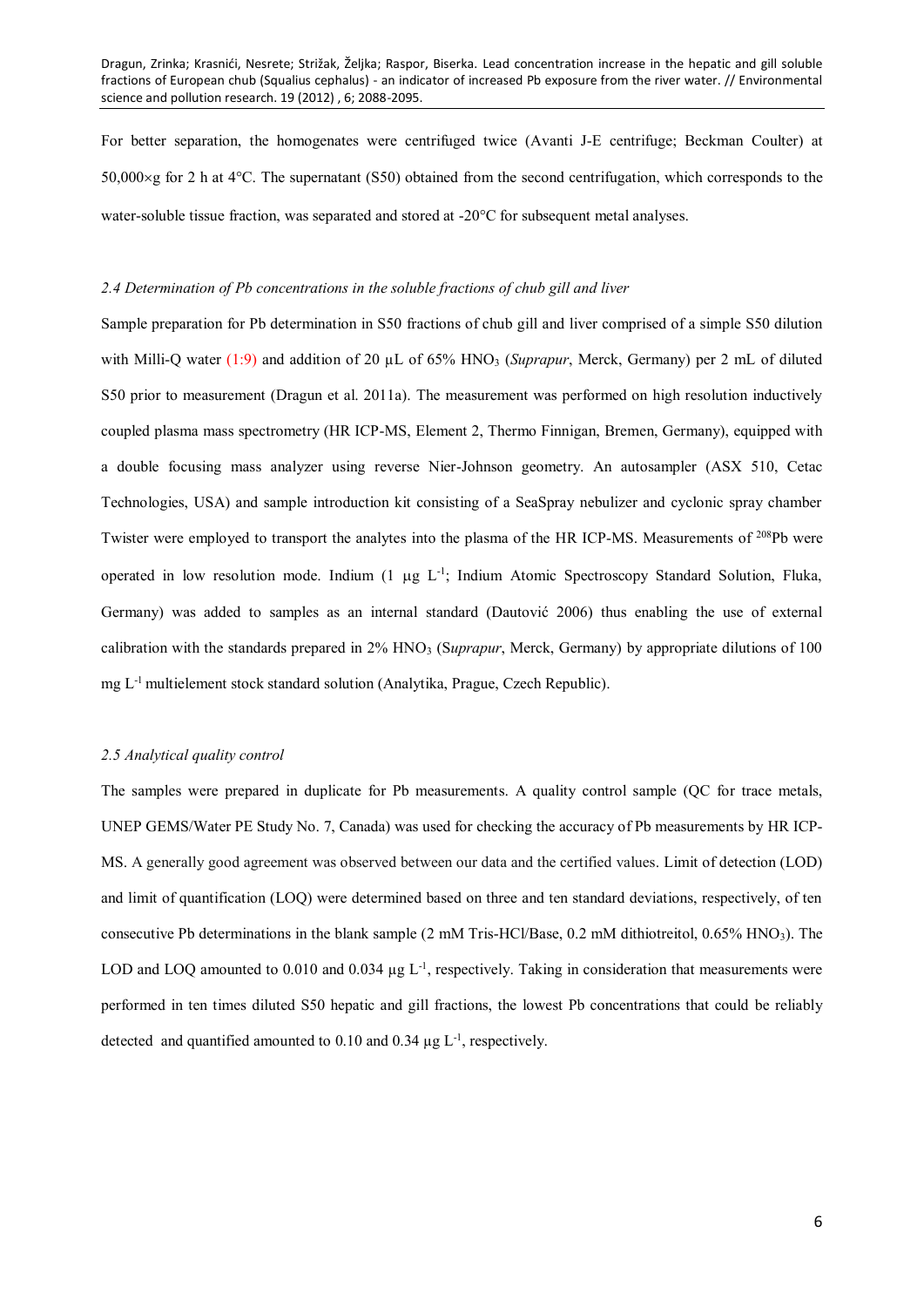# *2.6 Statistical analyses*

Statistical analyses were performed using SAS for Windows, SAS 9.1.3 Service Pack 4. One-way ANOVA was applied to compare the levels of measured parameters at the five sampling sites, as well as Pb concentrations in S50 fractions of different age groups. Tukey *post-hoc* pair-wise comparisons were then performed. For comparison of the levels of measured parameters at contaminated and uncontaminated sites, as well as Pb concentrations in S50 fractions of females and males, t-tests were applied. The level of significance was set at  $p<0.05$ . If necessary, data were transformed to obtain normal distribution which was confirmed by Shapiro-Wilk or Kolmogorov-Smirnov test. The correlation analysis was performed by use of Spearman correlation coefficient.

#### **3. Results and discussion**

*3.1 Association of Pb concentrations in the hepatic and gill S50 fractions with dissolved Pb levels in the water* Simultaneously with fish sampling in September 2009, dissolved Pb concentrations in the river water were determined by Dragun et al. (2011b) at the same five sites where chubs were caught (Fig. 1). At four sites (sites 1 and 3-5) dissolved Pb concentrations were either below or equal to 0.1  $\mu$ g L<sup>-1</sup>, thus those sites could be defined as uncontaminated with Pb. At only one location (site 2), Pb concentration was prominently increased  $(0.910\pm0.056$  $\mu$ g L<sup>-1</sup>), singling out that site as Pb-contaminated (Dragun et al., 2011b). The observed Pb concentration was well below the environmental quality standard set in the WFD (EPCEU 2008), recommending 7.2 µg L<sup>-1</sup> as acceptable annual average dissolved Pb concentration in the river water, as well as bellow the CCC of 2.5  $\mu$ g L<sup>-1</sup> recommended by US EPA (2006). Based on that fact, and despite the obvious water contamination with Pb, the increase at site 2 would be overlooked in regular monitoring of natural water, and the water categorized as having good chemical status. However, if Pb accumulates in the tissues of aquatic organisms already at this level of contamination, it could possibly have detrimental effects on their health. By measuring the Pb concentrations in the soluble fractions of gills and liver of European chub from differently contaminated sites of the Sutla River, we aimed at establishing whether the accumulation of Pb in the tissues of this selected bioindicator organism actually occurs even within the acceptable limits for dissolved Pb in the river water.

The concentrations of Pb in the soluble fractions of both liver and gills of European chub from the Sutla River (Fig. 2a and b) followed the spatial distribution of dissolved Pb in the river water (Dragun et al., 2011b). The similar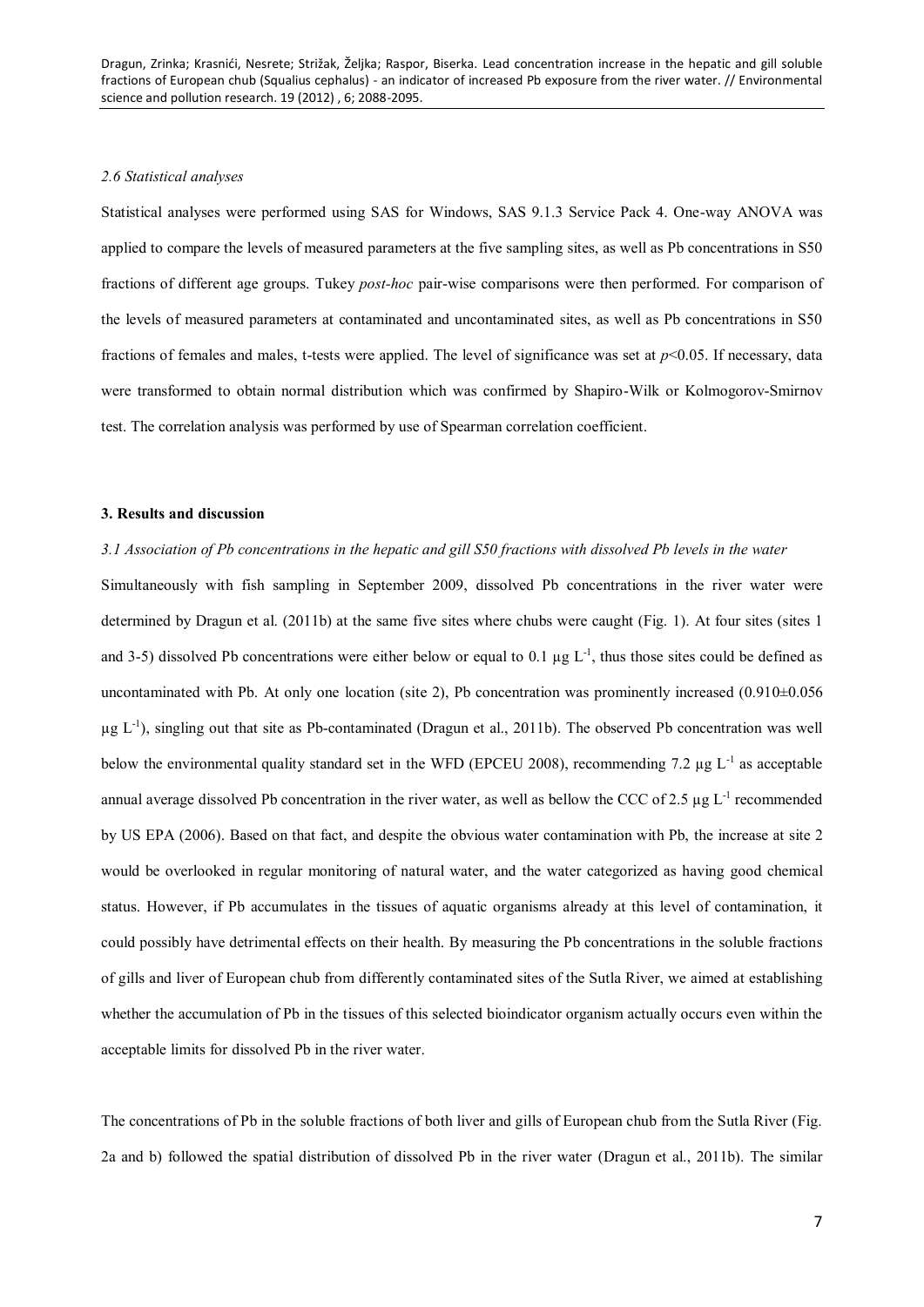pattern of Pb variability in both tissues was confirmed by high, statistically significant, positive correlation between Pb concentrations in the hepatic and gill S50 fractions ( $r=0.706$ ;  $p<0.0001$ ;  $n=72$ ). The highest Pb levels were obtained at the sampling site 2, indicating Pb accumulation in the fish tissues already after exposure in the river water weakly contaminated with Pb. This can be explained by the known fact that metal accumulation in the tissues of aquatic animals is dependent not only on the exposure concentration, but also on the duration of exposure (Ay et al. 1999), and confirms once again that regulation of Pb was not characteristic for fish (Heath 1987). For further statistical comparison, data obtained at four sites with low Pb level were pooled together and designated as uncontaminated, whereas data obtained at the site 2 were designated as contaminated. Comparison of Pb levels in the hepatic and gill S50 at uncontaminated sites revealed slightly higher hepatic (1.17 µg  $L^{-1}$ ) than gill (0.85 µg  $L^{-1}$ ) Pb concentrations (38%), whereas they were comparable at the contaminated site (hepatic: 18.1 µg L<sup>-1</sup>; gill: 17.3 µg L<sup>-1</sup>). On average, Pb levels in the gill S50 were 20.4 times higher at contaminated compared to uncontaminated sites, whereas the ratio between contaminated and uncontaminated sites was lower for liver (15.5). However, the differences between uncontaminated and contaminated sites were statistically significant in both cases (*p*<0.0001). Although Pb accumulation was obvious in both tissues, it seemed to be somewhat more pronounced in the gills. Our results are in agreement with the report of Atli and Canli (2008), suggesting both gills and liver as equally eligible for Pb accumulation in *Oreochromis niloticus* after waterborne Pb exposure. However, more pronounced Pb accumulation in the gills than in the liver has been reported for the freshwater fish *Labeo umbratus* (Nussey et al. 2000), as well as for *Tilapia zillii* at higher level of Pb exposure (1-4 mg L<sup>-1</sup>; Ay et al. 1999). Similar to our results, a study on fathead minnow (*Pimephales promelas*) revealed higher Pb concentrations in the viscera than gills of unexposed fish, contrary to more evident accumulation in the gills after exposure to sublethal Pb levels (Spokas et al. 2006). Experimental bioaccumulation studies in carp (*Cyprinus carpio*) also revealed higher Pb concentrations in the gills than liver, as opposed to the higher Pb levels in the liver than gills in the unexposed fish (Nishihara et al. 1985). This may be explained by the fact that blood Pb is mainly carried by erythrocytes (Eisler 1988), so the high concentrations of Pb in the gills may reflect uptake from the blood passing through (Spokas et al. 2006). Furthermore, increased Pb concentrations in the gill tissue could be the consequence of increased mucus excretion from gills in Pb exposed fish, as described for *Oncorhynchus kisutch* (Varanasi and Markey 1978) and *O. niloticus* (Cicik et al. 2004).

*3.2 Physiological variability of Pb concentrations in the chub hepatic and gill S50 fractions*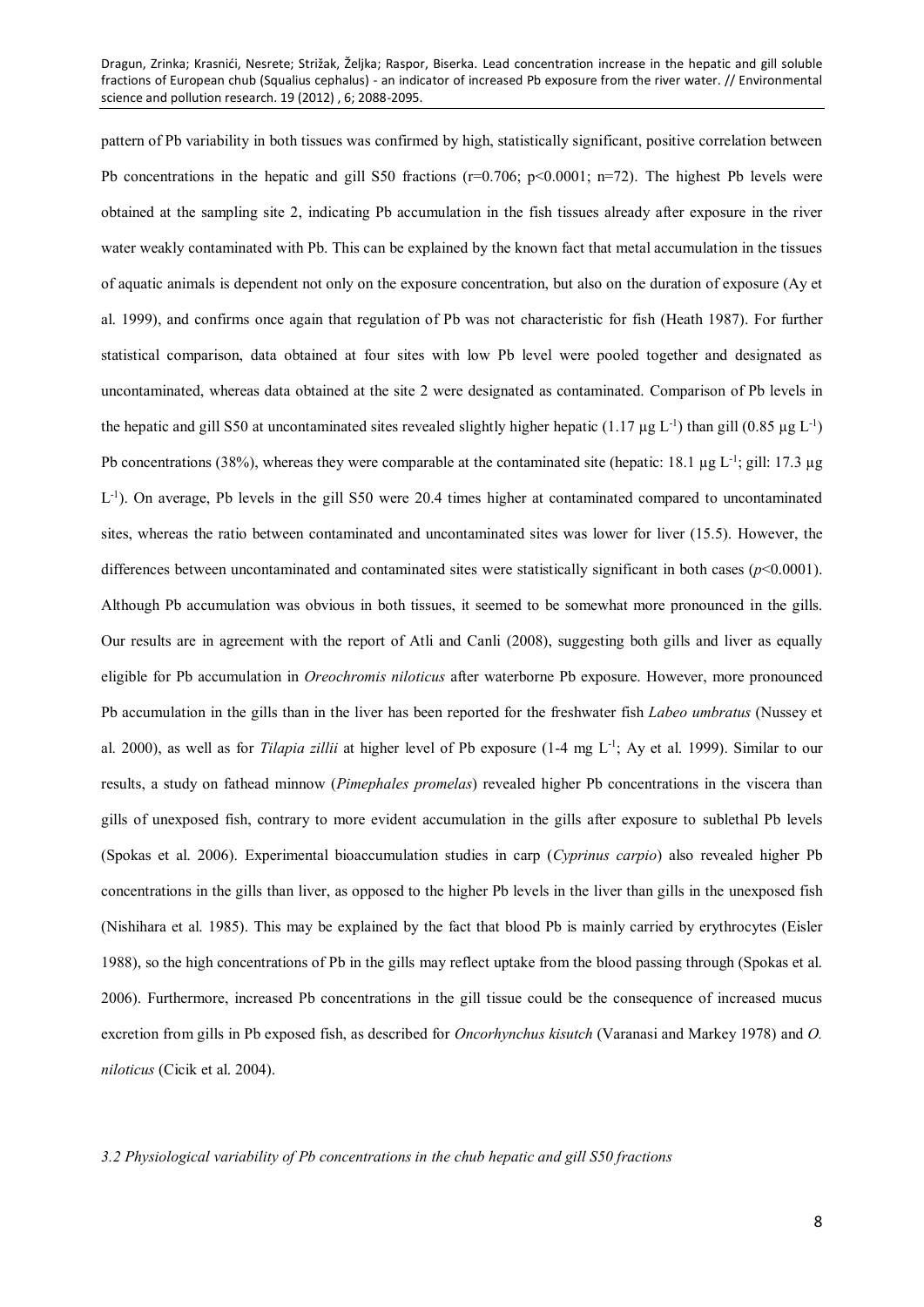To be able to use a specific parameter, such as metal concentrations in the fish tissues, as an indicator of anthropogenic influence on fish, it is necessary to exclude the possibility of its changes due to natural, physiological causes, for instance as a result of differences in size, condition, sex or age. In the cases when such variability is established, the specimens of minimal variability in biometric parameters should be used for monitoring purposes, to prevent false interpretation of collected data. In order to examine the physiologically driven variability of Pb concentrations in the chub hepatic and gill S50 fractions, we tested their dependence on the total chub mass, FCI, HSI, GSI, sex and age. The fact that chubs sampled during this study were of variable mass (33.0-400.5 g), age (1- 4) and of both sexes (Table 1), made such analysis unavoidable. The analyses were conducted separately for uncontaminated and contaminated sites. Lead concentrations measured in the chub hepatic S50 fraction during this study at uncontaminated sites  $(1.89\pm 2.17 \mu g L^{-1})$  fell within the previously defined basal range for the chub hepatic S50 fraction based on a former study performed on the Sava River in Croatia  $(0.97-5.93 \mu g L^{-1})$ ; Dragun et al., 2011a). Therefore, analysis of the data from uncontaminated sites provided insight on the physiological variability of basal Pb levels, whereas analysis of the data from the contaminated site indicated the physiologically-induced differences of Pb accumulation in the tissues of exposed organisms.

For basal Pb concentrations, dependence on biometric parameters was not observed in this study (Tables 2 and 3). The correlations with biometric parameters were low and insignificant (Table 2), and the levels measured for males and females, as well as for the different age groups (Table 3) were comparable, presenting no significant differences in either tissue. A somewhat different situation was observed in the case of chubs from the contaminated site. Although the correlations with fish mass and biometric indices were not significant, possibly due to small dataset (n=15) within Pb-exposed group, positive associations between hepatic Pb level and total fish mass and GSI were obtained, whereas gill Pb level correlated positively only with GSI (Table 2). In both tissues, females had higher Pb concentrations than males, with a statistically significant difference in the liver (Table 3). Additional comparison for Pb-exposed chubs revealed that females at sampling site 2 also had significantly  $(p<0.01)$  higher total mass and GSI (average: 93.5 g and 2.24%, respectively) compared to males (average: 58.4 g and 1.32%, respectively), which may be the explanation of positive correlation of cytosolic Pb with mass and GSI (Table 2). Differences between age-groups were not observed (Table 3). Contrary to our findings, dependence on the fish age was reported for total Pb load in the gills and liver of *Abramis brama*, starting with a concentration increase up to 4 years of age, followed by a decrease up to 8 years of age (Farkas et al. 2003). Similarly, Nussey et al. (2000) found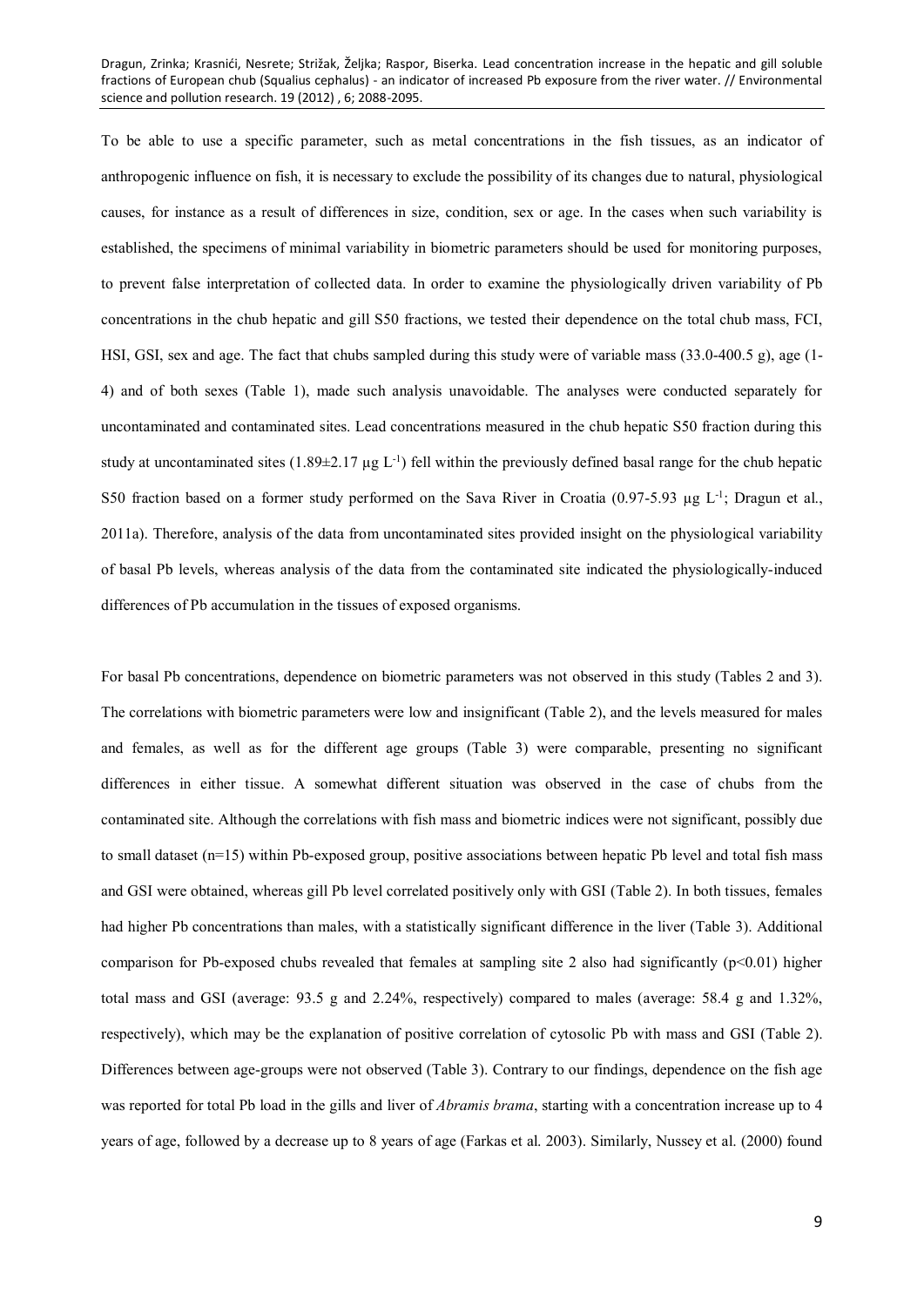Pb accumulation decrease in the tissues of the moggel (*Labeo umbratus*) in correlation with the increase in fish length. The finding that Pb concentrations in the soluble tissue fractions of European chub do not seem to depend on fish age and size, together with the fact that they provide information on the Pb portion which presumably could cause toxic effects, is a noteworthy advantage of this parameter over measuring the total metal load inside the fish tissues which is common practice in environmental monitoring. Therefore, it can be concluded that increase of Pb concentrations in the soluble tissue fractions of unexposed organisms solely due to physiological causes is not expected, making this parameter potentially a good indicator of chronic environmental exposure to Pb even in weakly contaminated water, such as the water at sampling site 2. However, there is an indication, which should be further explored, that under the conditions of increased exposure to Pb, females might be more susceptible to Pb accumulation in their tissues than males.

In addition, it should be emphasized that obvious Pb accumulation observed in the liver and gills of European chub already after chronic exposure to 1  $\mu$ g L<sup>-1</sup> of dissolved Pb in the water is a good early indicator of exposure, but gives no information about the possible toxic effects. The soluble tissue fractions also contain metallothioneins (MT), specific metal binding proteins, which represent an important mode of metal detoxification (Olsson et al., 1998). Binding on these proteins would prevent Pb association with some vital enzymes (Roesijadi and Robinson 1994), meaning that Pb could be present in the cytosol in the detoxified form. On the other hand, labile binding of Pb to MT (Huang et al. 2007), or even absence of Pb-binding MT-proteins has been frequently reported in the literature (Atli and Canli 2003; Reichert et al. 1979; Roesijadi and Robinson 1994). For example, after exposure of *O. niloticus* to as much as 4 mg L-1 of Pb, Atli and Canli (2008) described a significant Pb accumulation in the liver which was not reflected in adequate MT increase. Campana et al. (2003) hypothesized that Pb is a weak MT inducer relative to other metals because of its comparatively low sulfhydryl binding affinity. Therefore, possible toxicity as a result of Pb increase in the soluble tissue fractions should also be considered. Heier et al. (2009) reported that 15-45  $\mu$ g L<sup>-1</sup> of total Pb in water can cause ALAD suppression, a specific and extremely sensitive indicator of environmental Pb exposure (Schmitt et al. 2007b), in brown trout (*Salmo trutta*) under ecologically relevant exposure scenarios. In rainbow trout (*Oncorhynchus mykiss*) as little as 10  $\mu$ g L<sup>-1</sup> of Pb may significantly inhibit blood ALAD already after two weeks of exposure (Hodson et al. 1977), confirming previous findings that ALAD inhibition is not equally sensitive to Pb in all species (Campana et al. 2003; Schmitt et al. 2005). In addition, behavioural effects have been induced in mirror carp (*Cyprinus carpio*) at ≤50 µg L<sup>-1</sup> (Shafiq-ur-Rehman 2003), as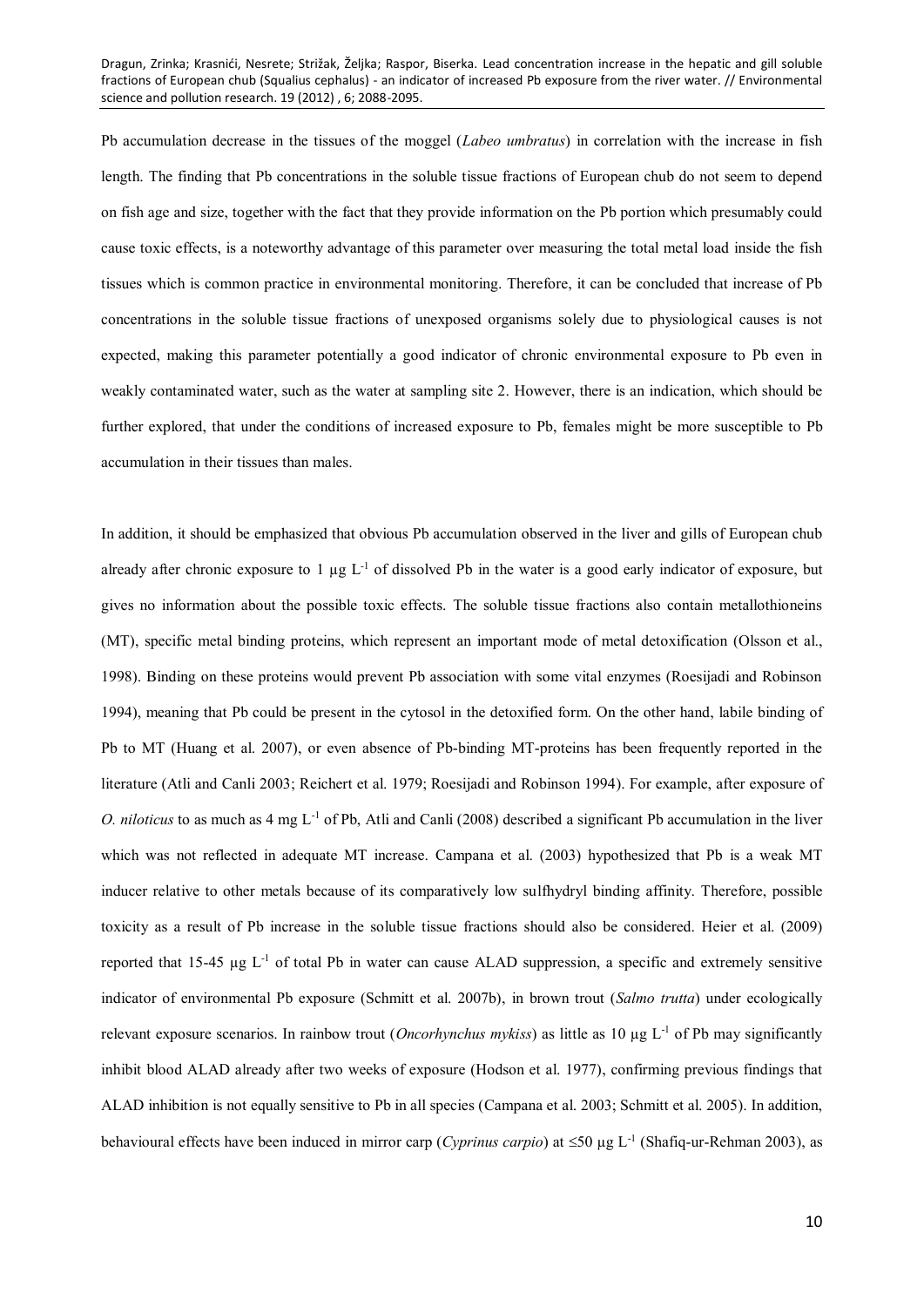well as in rainbow trout (*Oncorhynchus mykiss*) already at 29 µg L-1 of waterborne Pb (Burden et al. 1998). For this reason it would be essential to direct future studies towards establishing whether or not observed Pb accumulation in fish tissues due to exposure to Pb concentrations lower than acceptable limit for freshwaters could also be accompanied with corresponding toxic effects and disorders.

#### **4. Conclusions**

The study on the Pb accumulation in the soluble fractions of the gills and liver of the European chub was conducted in a weakly contaminated aquatic environment, with Pb concentrations varying below recommended limits for natural freshwaters. The results revealed clear Pb accumulation in both selected tissues of this bioindicator species at the site with increased dissolved Pb level, with physiological variability being excluded as the possible cause. Only in the group of Pb-exposed chubs, females seemed to accumulate somewhat more Pb in their tissues compared to males, which could eventually lead to their higher susceptibility to possible toxic effects. Since Pb concentrations in the soluble fractions of two selected tissues of European chub unambiguously pointed to the increase of Pb bioavailability in the ambient water, they should be considered as an additional early indicator of increased Pb exposure in environmental monitoring studies.

#### **Acknowledgements**

The financial support by the Ministry of Science, Education and Sport of the Republic of Croatia (project No. 098- 0982934-2721) is acknowledged. This study was carried out as a part of the Monitoring of freshwater fishery in 2009 - Group D - Fishing area Sava River - Sutla River, funded by Ministry of Agriculture, Fisheries and Rural Development of the Republic of Croatia. Special thanks are due to Branko Španović, Dr. Božidar Kurtović, Dr. Damir Kapetanović, Dr. Damir Valić, Dr. Irena Vardić Smrzlić, Dr. Emin Teskeredžić and Dr. Zlatica Teskeredžić for collaboration on the common fish sampling, to Hasan Muharemović for the assistance with graphics, as well as to Dr. Nevenka Mikac and Željka Fiket, B.Sc. for the help with the metal analysis and for the opportunity to use the HR ICP-MS. The authors are grateful to the reviewers for useful suggestions.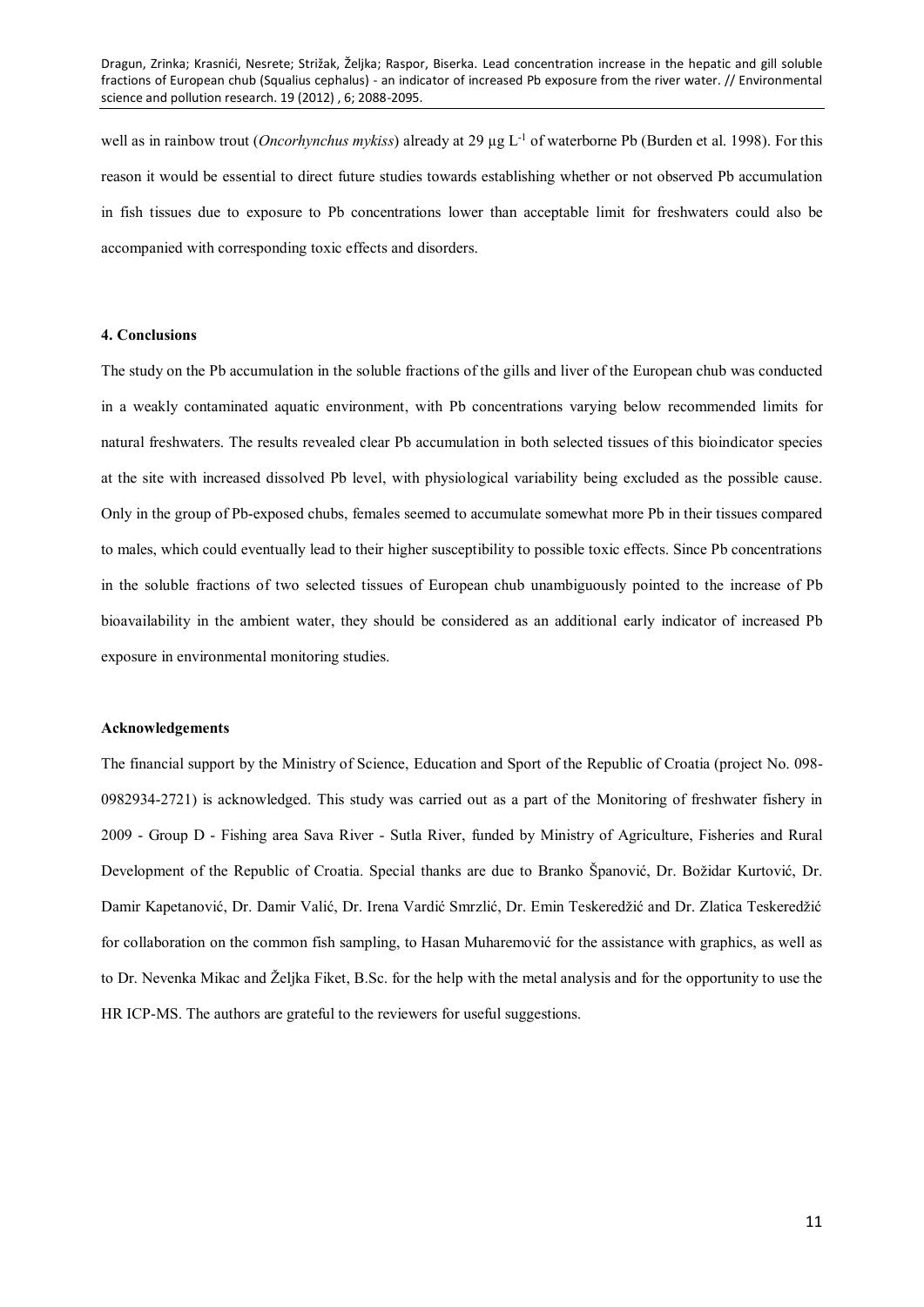#### **References**

- Atli G, Canli M (2003) Natural occurrence of metallothionein-like proteins in the liver of fish *Oreochromis niloticus* and effects of cadmium, lead, copper, zinc, and iron exposures on their profiles. Bull Environ Contam Toxicol 70:619-627.
- Atli G, Canli M (2008) Responses of metallothionein and reduced glutathione in a freshwater fish *Oreochromis niloticus* following metal exposures. Environ Toxicol Phar 25:33-38.
- Ay Ö, Kalay M, Tamer L, Canli M (1999) Copper and lead accumulation in tissues of a freshwater fish Tilapia zillii and its effects on the branchial Na,K-ATPase activity. Bull Environ Contam Toxicol 62:160-168.
- Burden VM, Sandheinrich MB, Caldwell CA (1998) Effects of lead on the growth and  $\delta$ -aminolevulinic acid dehydratase activity of juvenile rainbow trout, *Oncorhynchus mykiss*. Environ Pollut 101:285-289.
- Campana O, Sarasquete C, Blasco J (2003) Effect of lead on ALA-D activity, metallothionein levels, and lipid peroxidation in blood, kidney, and liver of the toadfish *Halobatrachus didactylus*. Ecotox Environ Safe 55:116-125.
- Cicik B, Ay Ö, Karayakar F (2004) Effects of lead and cadmium interactions on the metal accumulation in tissue and organs of the Nile tilapia (*Oreochromis niloticus*). Bull Environ Contam Toxicol 72:141-148.
- Dautović J (2006) Determination of metals in natural waters using high resolution inductively coupled plasma mass spectrometry (In Croatian). B.Sc. thesis, University of Zagreb.
- Dragun Z, Fiket Ž, Vuković M, Raspor B (2011a) Trace element analysis in the fish hepatic cytosol: comparison of three analytical procedures. Int J Environ An Ch; *submitted*.
- Dragun Z, Kapetanović D, Raspor B, Teskeredžić E (2011b) Water quality of medium size watercourse under baseflow conditions: the case study of river Sutla in Croatia. AMBIO 40:391-407.
- Eisler R (1988) Lead hazards to fish, wildlife and invertebrates: A synoptic review. Biological Report 85(1.14), Contaminant hazard reviews 14. U.S. Fish and Wildlife Service, Laurel, MD.
- European Parliament and the Council of the European Union (EPCEU) (2008) Directive 2008/105/EC of the European Parliament and of the Council on environmental quality standards in the field of water policy, amending and subsequently repealing Council Directives 82/176/EEC, 83/513/EEC, 84/156/EEC, 84/491/EEC, 86/280/EEC, and amending Directive 2000/60/EC of the European Parliament and of the Council. Official J L 348:84.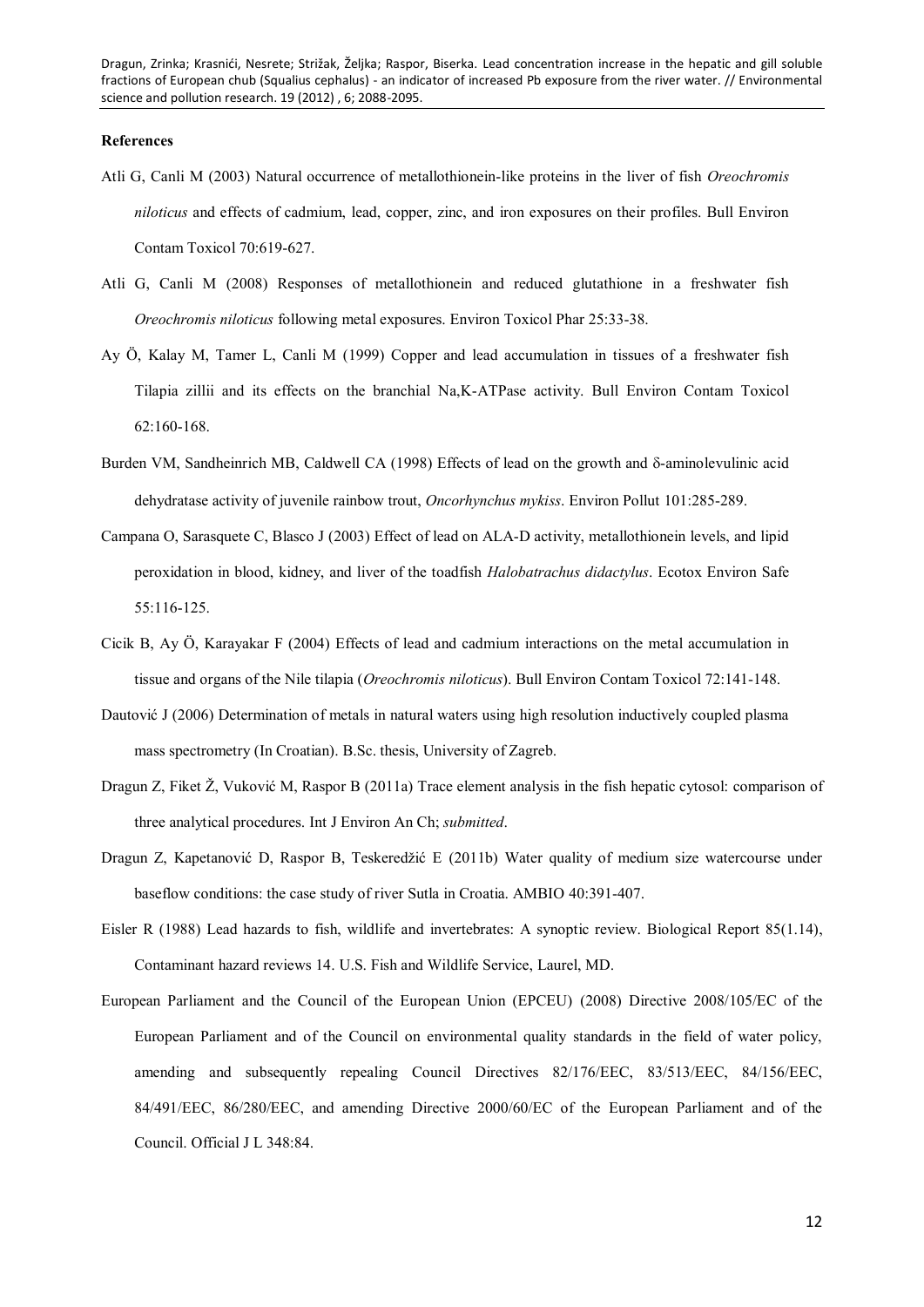Farkas A, Salánki J, Specziár A (2003) Age- and size-specific patterns of heavy metals in the organs of freshwater fish *Abramis brama* L. populating a low-contaminated site. Water Res 37:959-964.

Goering PL (1993) Lead-protein interactions as a basis for lead toxicity. Neurotoxicology 14:45-60.

- Has-Schön E, Bogut I, Strelec I (2006) Heavy metal profile in five fish species included in human diet, domiciled in the end flow of river Neretva (Croatia). Arch Environ Contam Toxicol 50:545-551.
- Heath AG (1987) Water Pollution and Fish Physiology. CRC Press, Florida, USA, p. 245.
- Heier LS, Lien IB, Strømseng AE, Ljønes M, Rosseland BO, Tollefsen K-E, Salbu B (2009) Speciation of lead, copper, zinc and antimony in water draining a shooting range - time dependent metal accumulation and biomarker responses in brown trout (*Salmo trutta* L.). Sci Total Environ 407:4047-4055.
- Hodson PV, Blunt BR, Spry DJ, Austen K (1977) Evaluation of erythrocyte  $\delta$ -amino levulinic acid dehydratase activity as short-term indicator in fish of a harmful exposure to lead. J Fish Res Board Can 34:501-508.
- HRN EN 14011 (2005) Fish sampling by electric power.
- Huang Z-Y, Zhang Q, Chen J, Zhuang Z-X, Wang X-R (2007) Bioaccumulation of metals and induction of metallothionein in selected tissues of common carp (*Cyprinus carpio* L.) co-exposed to cadmium, mercury and lead. Appl Organomet Chem 21:101-107.
- Linde AR, Sánchez-Galán S, Klein D, García-Vázquez E, Summer KH (1999) Metallothionein and heavy metals in brown trout (*Salmo trutta*) and European eel (*Anguilla anguilla*): A comparative study. Ecotox Environ Safe 44:168-173.
- Magyar JS, Weng TC, Stern CM, Dye DF, Rous BW, Payne JC, Bridgewater BM, Mijovilovich A, Parkin G, Zaleski JM, Penner-Hahn JE, Godwin HA (2005) Reexamination of lead(II) coordination preferences in sulfur-rich sites: Implications for a critical mechanism of lead poisoning. J Am Chem Soc 127:9495-9505.
- Nishihara T, Shimamoto T, Wen KC, Kondo M (1985) Accumulation of lead, cadmium and chromium in several organs and tissues of carp. Eisei Kagaku 31:119-123.
- Nussey G, van Vuren JHJ, du Preez HH (2000) Bioaccumulation of chromium, manganese, nickel and lead in the tissues of the moggel, *Labeo umbratus* (Cyprinidae), from Witbank Dam, Mpumalanga. Water SA 26:269- 284.

Ognev SI, Fink N (1956) The Biology of Vertebrae (In Croatian). Grafički zavod Hrvatske, Zagreb.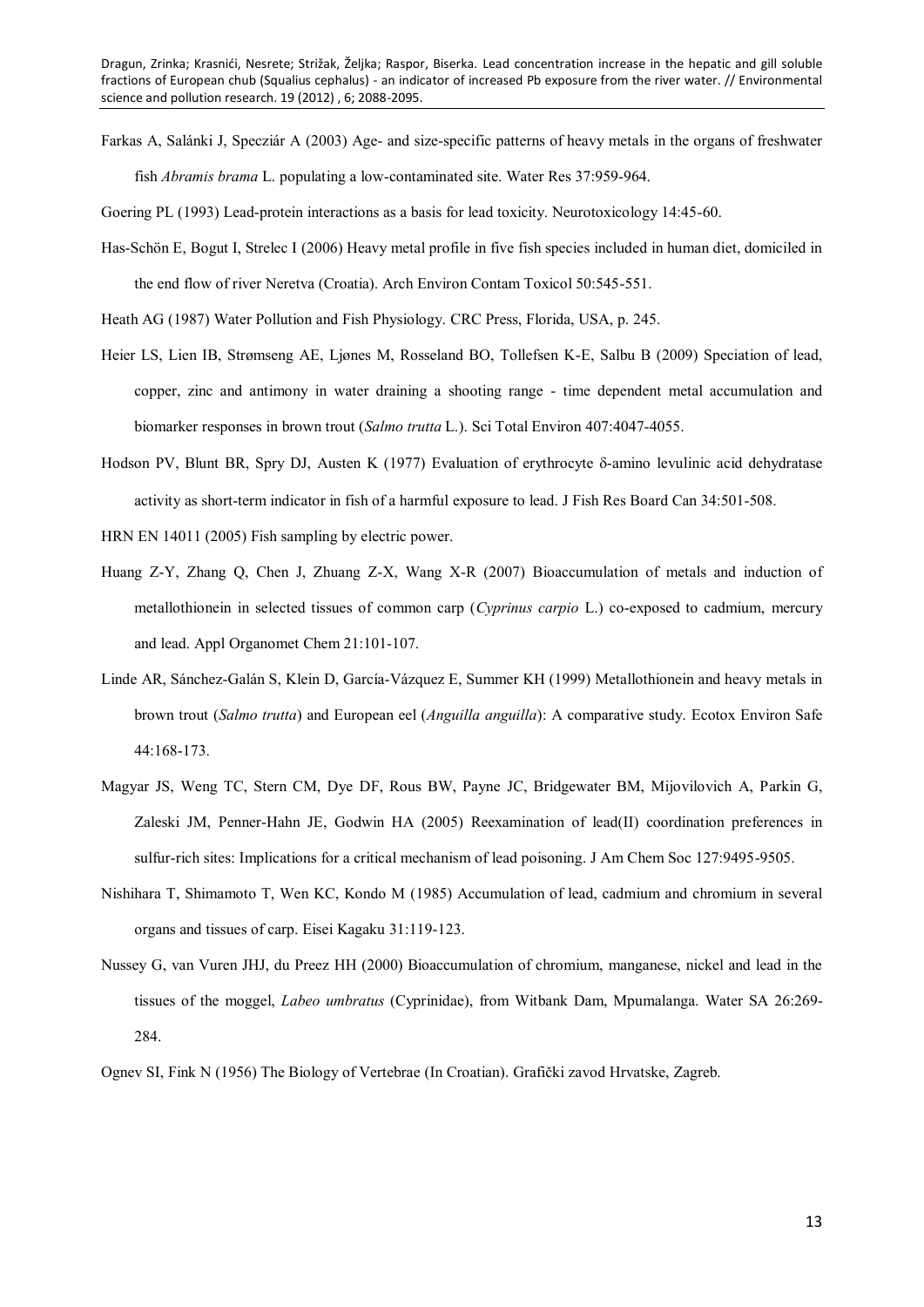Ollson P-E, Kling P, Hogstrand C (1998) Mechanisms of heavy metal accumulation and toxicity in fish. In: Langston WJ, Bebianno MJ (eds) Metal Metabolism in Aquatic Environments. Chapman & Hall, London, pp.321-350.

Permyakov EA (2009) Metalloproteomics. John Wiley & Sons, Inc., New Jersey.

- Podrug M, Raspor B (2009) Seasonal variation of the metal (Zn, Fe, Mn) and metallothionein concentrations in the liver cytosol of the European chub (*Squalius cephalus* L.). Environ Monit Assess 157:1-10.
- Rätz H-J, Lloret J (2003) Variation in fish condition between Atlantic cod (*Gadus morhua*) stocks, the effect on their productivity and management implications. Fish Res 60:369-380.
- Reddy GR, Devi BC, Chetty CS (2007) Developmental lead neurotoxicity: Alterations in brain cholinergic system. Neurotoxicology 28:402-407.
- Reichert WL, Federighi DA, Malins DC (1979) Uptake and metabolism of lead and cadmium in coho salmon (*Oncorhynchus kisutch*). Comp Biochem Physiol C 63:229-234.
- Roesijadi G, Robinson WE (1994) Metal regulation in aquatic animals: mechanism of uptake, accumulation and release. In: Malins DC, Ostrander GK (eds) Molecular, Biochemical and Cellular Perspectives, Aquatic Toxicology. Lewis Publishers, London, p. 539.
- Şaşi H (2004) The reproduction biology of chub (*Leuciscus cephalus* L. 1758) in Topçam Dam Lake (Aydın, Turkey). Turk J Vet Anim Sci 28:639-699.
- Shinn C, Dauba F, Grenouillet G, Guenard G, Lek S (2009) Temporal variation of heavy metal contamination in fish of the river Lot in southern France. Ecotox Environ Safe 72:1957-1965.
- Schmitt CJ, Brumbaugh WG, May TW (2007a) Accumulation of metals in fish from lead-zinc mining areas of southeastern Missouri, USA. Ecotox Environ Safe 67:14-30.
- Schmitt CJ, Caldwell CA, Olsen B, Serdar D, Coffey M (2002) Inhibition of erythrocyte delta-aminolevulinic acid dehydratase (ALAD) activity in fish from waters affected by lead smelters. Environ Monit Assess 77:99-119.
- Schmitt CJ, Whyte JJ, Brumbaugh WG, Tillitt DE (2005) Biochemical effects of lead, zinc, and cadmium in the Tri-States district of northeastern Oklahoma, USA. Environ Toxicol Chem 24:1483-1495.
- Schmitt CJ, Whyte JJ, Roberts AP, Annis ML, May TW, Tillitt DE (2007b) Biomarkers of metals exposure in fish from lead-zinc mining areas of Southeastern Missouri, USA. Ecotox Environ Safe 67:31-47.
- Shafiq-ur-Rehman (2003) Lead-exposed increase in movement behaviour and brain lipid peroxidation in fish. J Environ Sci Health A 38:631-643.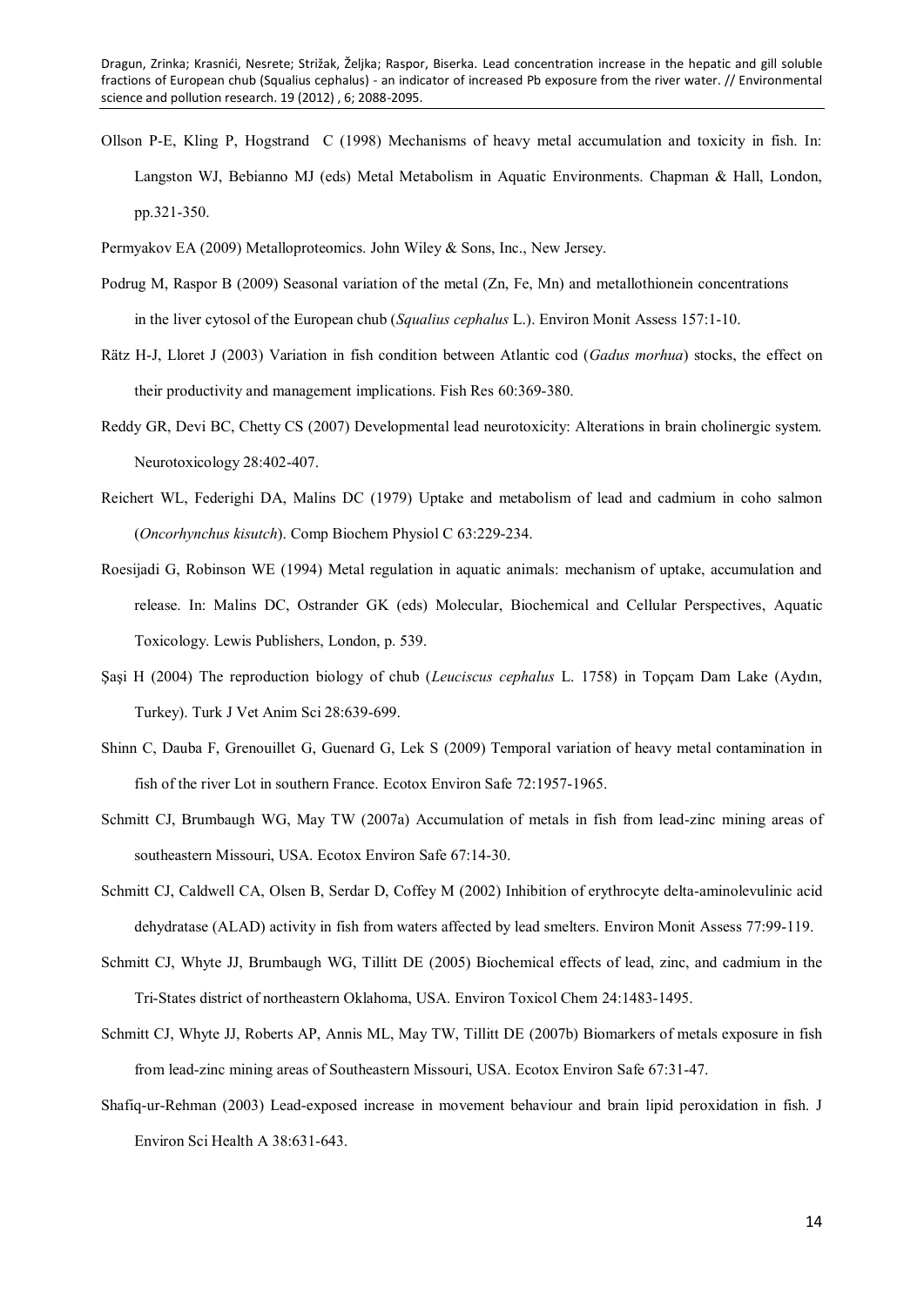Spokas EG, Spur BW, Smith H, Kemp FW, Bogden JD (2006) Tissue lead concentration during chronic exposure of *Pimephales promelas* (fathead minnow) to lead nitrate in aquarium water. Environ Sci Technol 40:6852- 6858.

Treer T, Safner R, Aničić I, Lovrinov M (1995) Fishery (In Croatian). Globus, Zagreb.

- United States Environmental Protection Agency (US EPA). <http://www.epa.gov/waterscience/criteria/wqcriteria.html#ES>. Accessed 24 August 2011.
- Varanasi L, Markey D (1978) Uptake and release of lead and cadmium in skin and mucus of coho salmon (*Oncorhynchus kisutch*). Comp Biochem Physiol 60:187-191.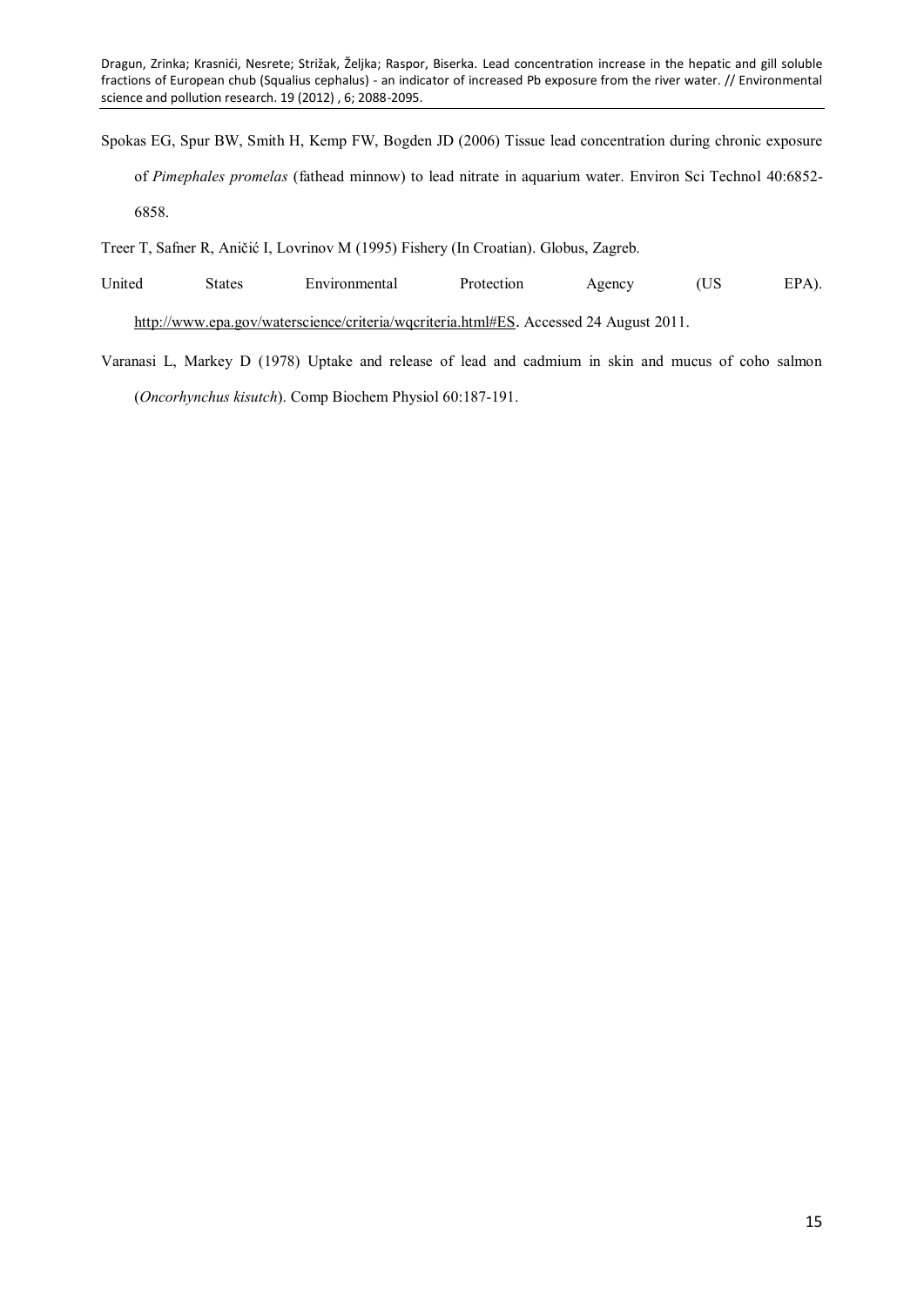## **Figure captions**

**Fig 1** The map of the Sutla River with marked sampling sites (1-5). The arrows indicate direction of the river flow. **Fig 2** Lead concentrations at five sampling sites of the Sutla River in September 2009: a) boxplots of Pb in the hepatic S50 fraction of European chub; b) boxplots of Pb in the gill S50 fraction of European chub; the boundaries of boxplot indicate 25<sup>th</sup> and 75<sup>th</sup> percentiles; a line within the box marks the median value; whiskers above and below the box indicate 10<sup>th</sup> and 90<sup>th</sup> percentiles, whereas dots indicate 5<sup>th</sup> and 95<sup>th</sup> percentiles; S50, water soluble tissue fraction (see Materials and Methods for details). The sites with statistically significantly different Pb concentrations in S50 fraction according to *post-hoc* Tukey's test  $(p<0.05)$  are indicated with different letters (a, b, c).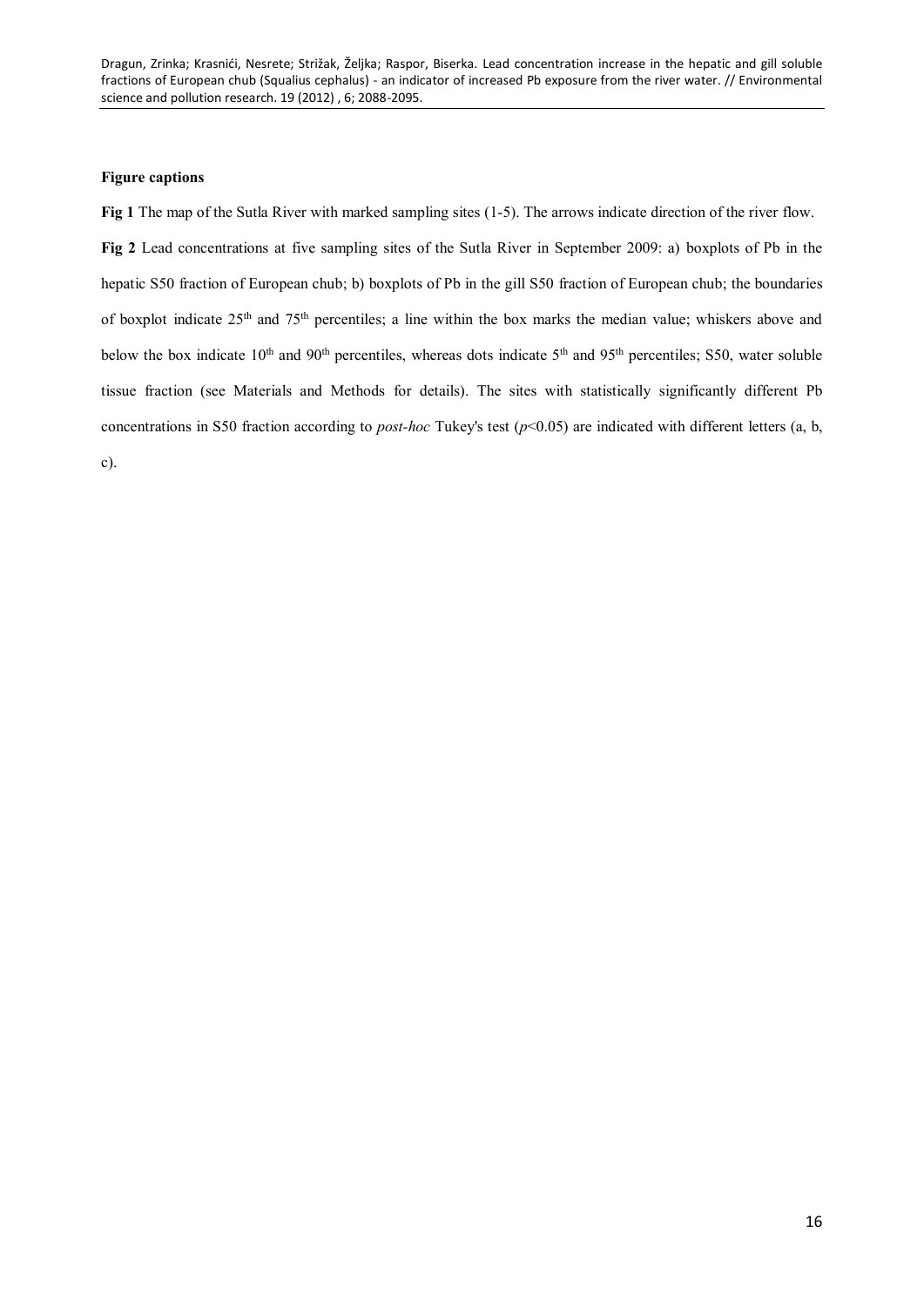

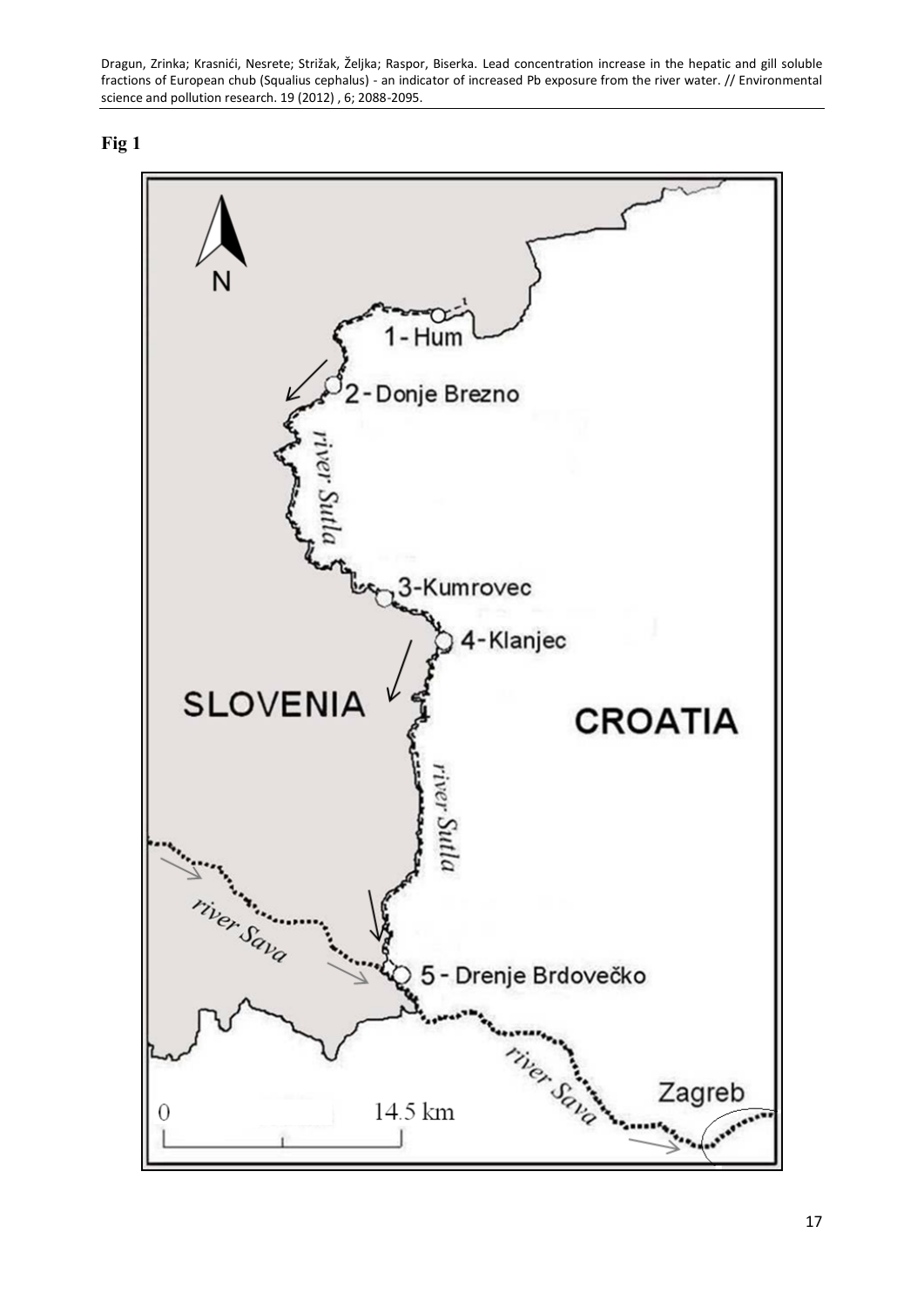# **Fig 2a**

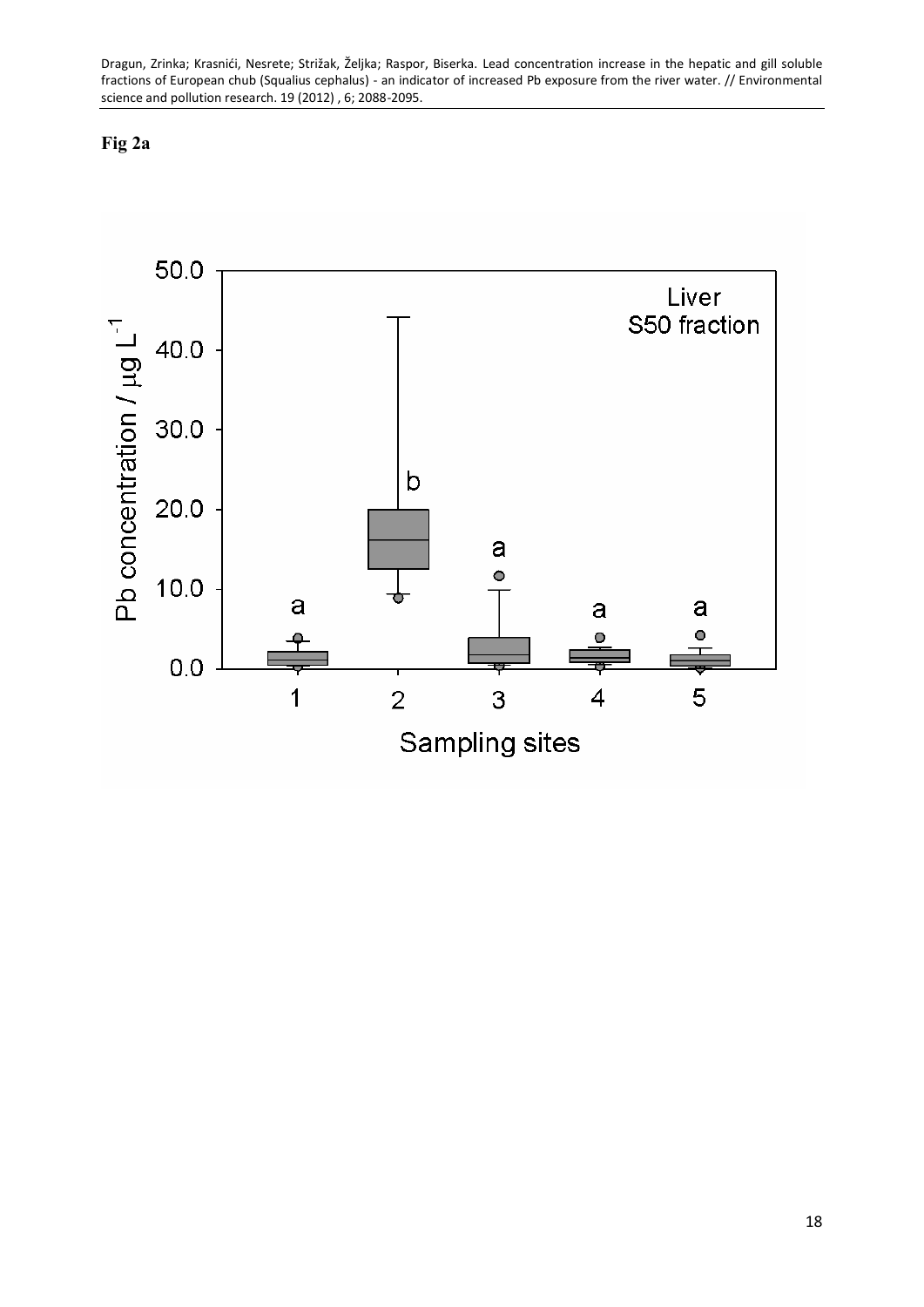**Fig 2b.**

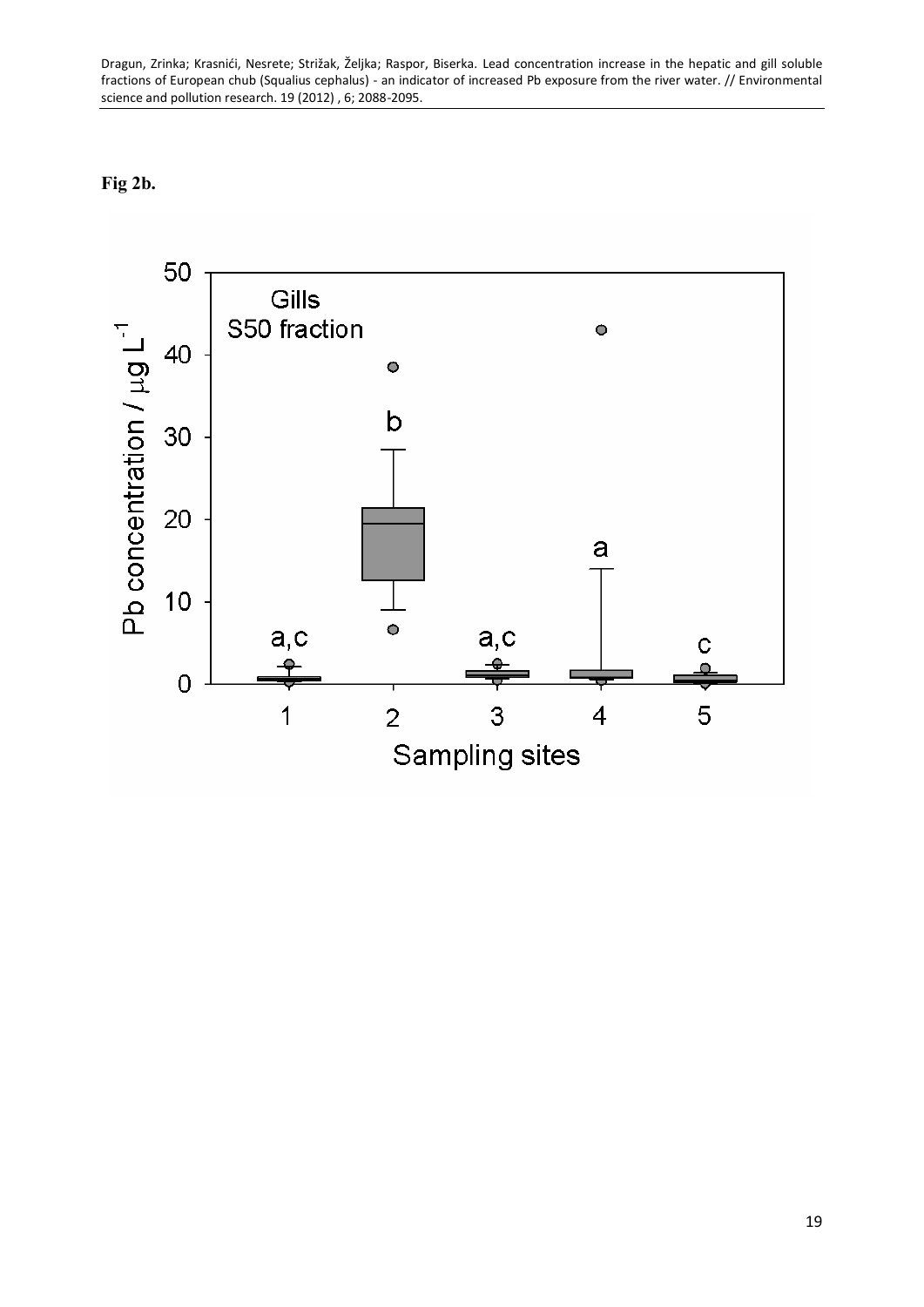**Table 1**. Biometric parameters (average±standard deviation) of European chub caught in the Sutla River in Croatia, in September 2009. The comparison between the five sampling sites was performed for total body mass, Fulton Condition Index (FCI), Hepatosomatic Index (HSI) and Gonadosomatic Index (GSI) by ANOVA. n, number of individuals; F, female; M, male.

| <b>Sampling</b><br>sites | $\mathbf n$ | <b>Total body</b><br>mass | $*FCI$<br>*HSI         |                     | *GSI                   | <b>Sex</b> | Age           |
|--------------------------|-------------|---------------------------|------------------------|---------------------|------------------------|------------|---------------|
|                          |             | g                         | $\frac{0}{0}$          | $\frac{0}{0}$       | $\frac{0}{0}$          | F: M       | years         |
| $\mathbf{1}$             | 15          | $132.1 \pm 63.8$          | $^{\circ}0.96\pm0.07$  | $a_{1.14\pm0.22}$   | $a2.86\pm0.40$         | 15:0       | $3.0 \pm 0.7$ |
| $\overline{2}$           | 15          | $77.1 \pm 23.8$           | $a_{0.95\pm0.09}$      | $b$ 1.56 $\pm$ 0.22 | $b$ 1.82 $\pm$ 0.68    | 8:7        | $2.0 \pm 0.5$ |
| 3                        | 15          | $132.5 \pm 112.1$         | $^{a}$ 0.99 $\pm$ 0.06 | $a,b1.36\pm0.55$    | $°C0.86\pm0.34$        | 15:0       | $2.5 \pm 1.2$ |
| $\overline{\mathbf{4}}$  | 15          | $127.6 \pm 49.7$          | $^{\circ}1.00\pm0.06$  | $a_{1.03\pm0.22}$   | $c,d_{0.69\pm0.32}$    | 7:8        | $2.5 \pm 0.5$ |
| 5                        | 15          | $122.3 \pm 82.0$          | $b_{1.09\pm0.08}$      | $a_{1.21\pm0.33}$   | $^{d}$ 0.49 $\pm$ 0.13 | 14:1       | $2.2 \pm 0.6$ |

\* statistically significant differences between sites according to ANOVA (p<0.001)

a,b,c,d sites with statistically significantly differences according to *post-hoc* Tukey's test ( $p$ <0.05)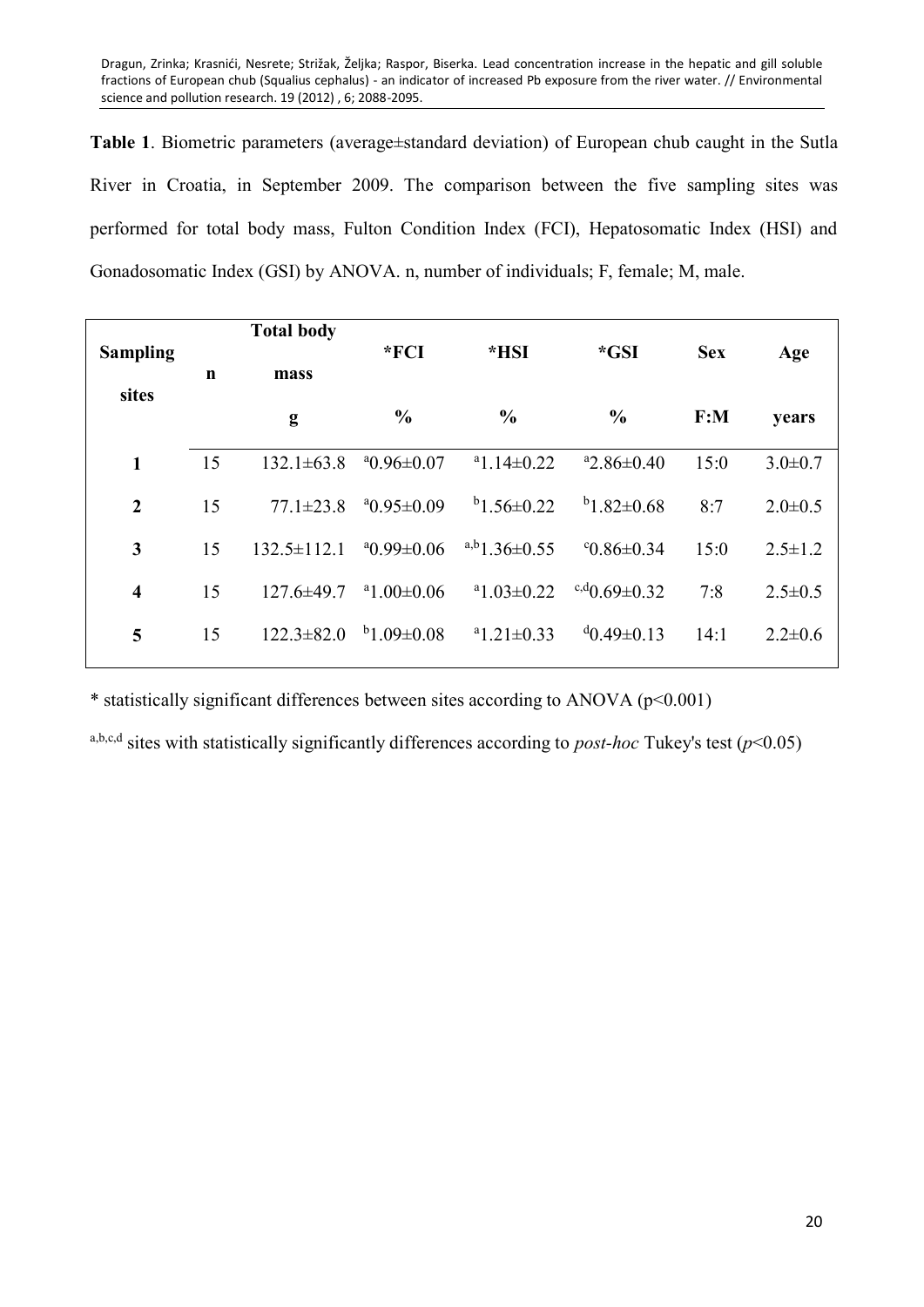**Table 2**. Spearman correlation coefficients (r) between selected biometric parameters and Pb concentrations in the hepatic and gill S50 fractions of European chub caught in the Sutla River in Croatia, in September 2009. U, uncontaminated; C, contaminated; n, number of individuals; Mass, total body mass; FCI, Fulton Condition Index; HSI, Hepatosomatic Index; GSI, Gonadosomatic Index.

| <b>S50</b>   | <b>Sampling</b> |             | r              |               |               |          |  |  |
|--------------|-----------------|-------------|----------------|---------------|---------------|----------|--|--|
| fraction     | sites           | $\mathbf n$ | <b>Pb:Mass</b> | <b>Pb:FCI</b> | <b>Pb:HSI</b> | Pb:GSI   |  |  |
| Liver        | U               | 57          | 0.074          | 0.002         | $-0.022$      | $-0.128$ |  |  |
|              | $\mathbf C$     | 15          | 0.336          | $-0.196$      | 0.071         | 0.393    |  |  |
| <b>Gills</b> | U               | 59          | $-0.042$       | 0.005         | 0.060         | $-0.115$ |  |  |
|              | C               | 15          | 0.014          | $-0.118$      | 0.189         | 0.507    |  |  |